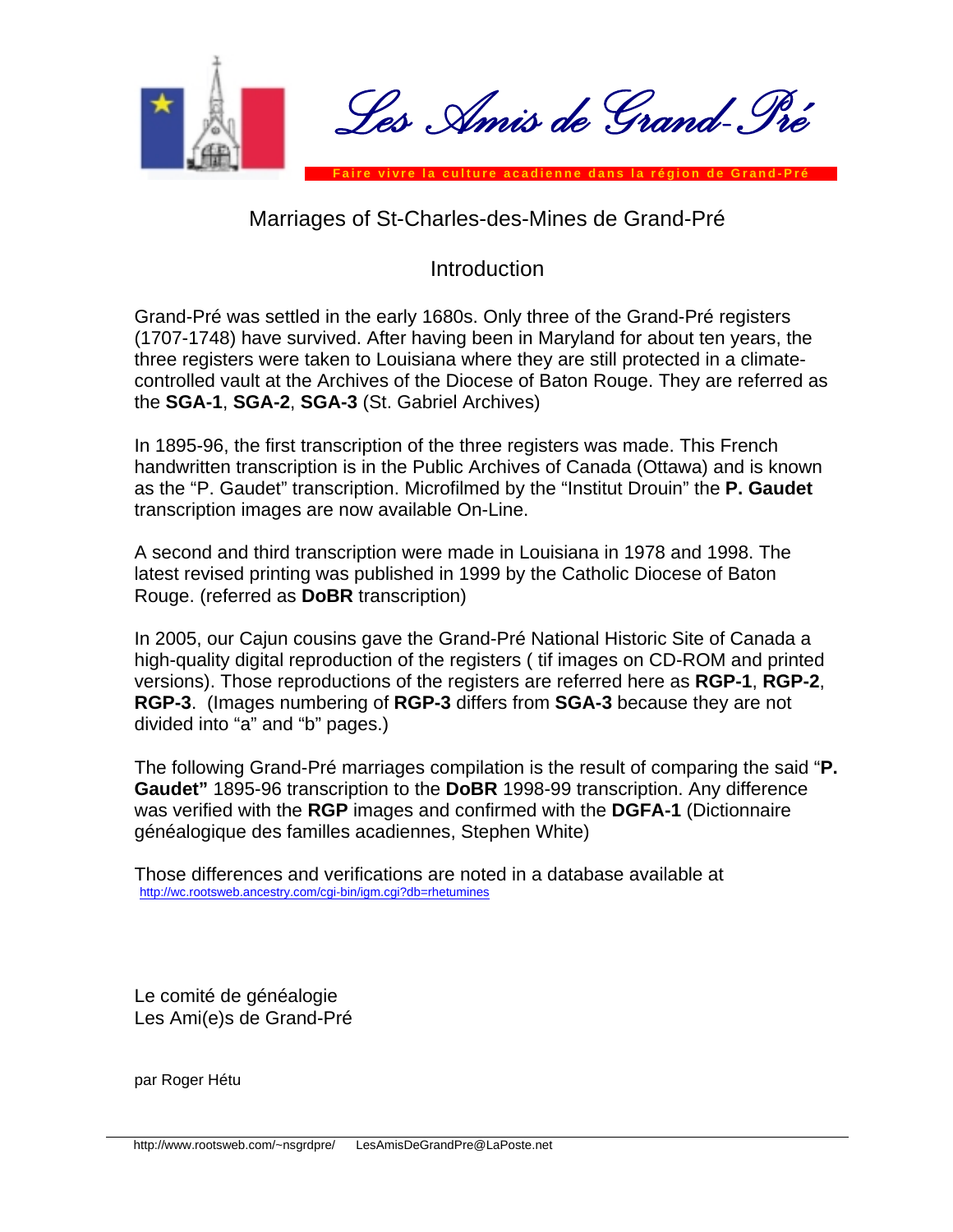## **Répertoire des mariages de St-Charles-des-Mines de Grand-Pré 1709-1748**

Compiled by Roger Hétu, Decembre 2009

| Name                          | Married     | Father                    |           | Mother             |
|-------------------------------|-------------|---------------------------|-----------|--------------------|
| Spouse                        |             | Spouse's father           | Ref. page | Spouse's mother    |
| AROSTEGUY, Pierre             | 18 May 1737 | <b>Francois AROSTEGUY</b> | RGP-2,188 | Marie LASSALDE     |
| Marie ROBICHAUD               |             | Charles ROBICHAUD         |           | Marie BOURG        |
| AUCOIN, Antoine               | 20 Nov 1713 | Martin AUCOIN             | RGP-1,44  | Marie GAUDET       |
| Anne BREAU                    |             | Pierre BREAU              |           | Marie BOURGEOIS    |
| AUCOIN, Charles               | 28 jan 1726 | Martin AUCOIN             | RGP-2,242 | Marie GAUDET       |
| Marie DUPUIS                  |             | <b>Martin DUPUIS</b>      |           | Marie LANDRY       |
| AUCOIN, Paul                  | 18 Nov 1737 | <b>Martin AUCOIN</b>      | RGP-2,186 | Catherine THERIOT  |
| Marie Josephe Blanche LEBLANC |             | Jacques LEBLANC           |           | Elisabeth BOUDROT  |
| AUCOIN, Paul                  | 6 Aug 1737  | Michel AUCOIN             | RGP-2,188 | Jeanne BOURG       |
| Marie LEBLANC                 |             | Francois LEBLANC          |           | Marguerite BOUDROT |
| AUCOIN, Pierre                | 1 Aug 1718  | <b>Martin AUCOIN</b>      | RGP-2,260 | Marie GAUDET       |
| Catherine COMEAU              |             | Jean le jeune COMEAU      |           | Catherine BABIN    |
| AUCOIN, Pierre                | 9 Nov 1732  | Alexis AUCOIN             | RGP-2,207 | Anne Marie BOURG   |
| Elisabeth BREAU               |             | Antoine BREAU             |           | Marguerite DUGAS   |
| AUCOIN, Pierre                | 18 Oct 1745 | Pierre AUCOIN             | RGP-3,67  | Marie BREAU        |
| Anne THIBODEAU                |             | Jean THIBODEAU            |           | Marguerite HEBERT  |
| <b>BABIN, Charles</b>         | 10 Jul 1729 | <b>Charles BABIN</b>      | RGP-2,226 | Madeleine RICHARD  |
| Anne MELANSON                 |             | Philippe MELANSON         |           | Marie DUGAS        |
| BABIN, Claude                 | 14 Nov 1718 | <b>Charles BABIN</b>      | RGP-2,257 | Madeleine RICHARD  |
| Marguerite DUPUIS             |             | Martin DUPUIS             |           | Marie LANDRY       |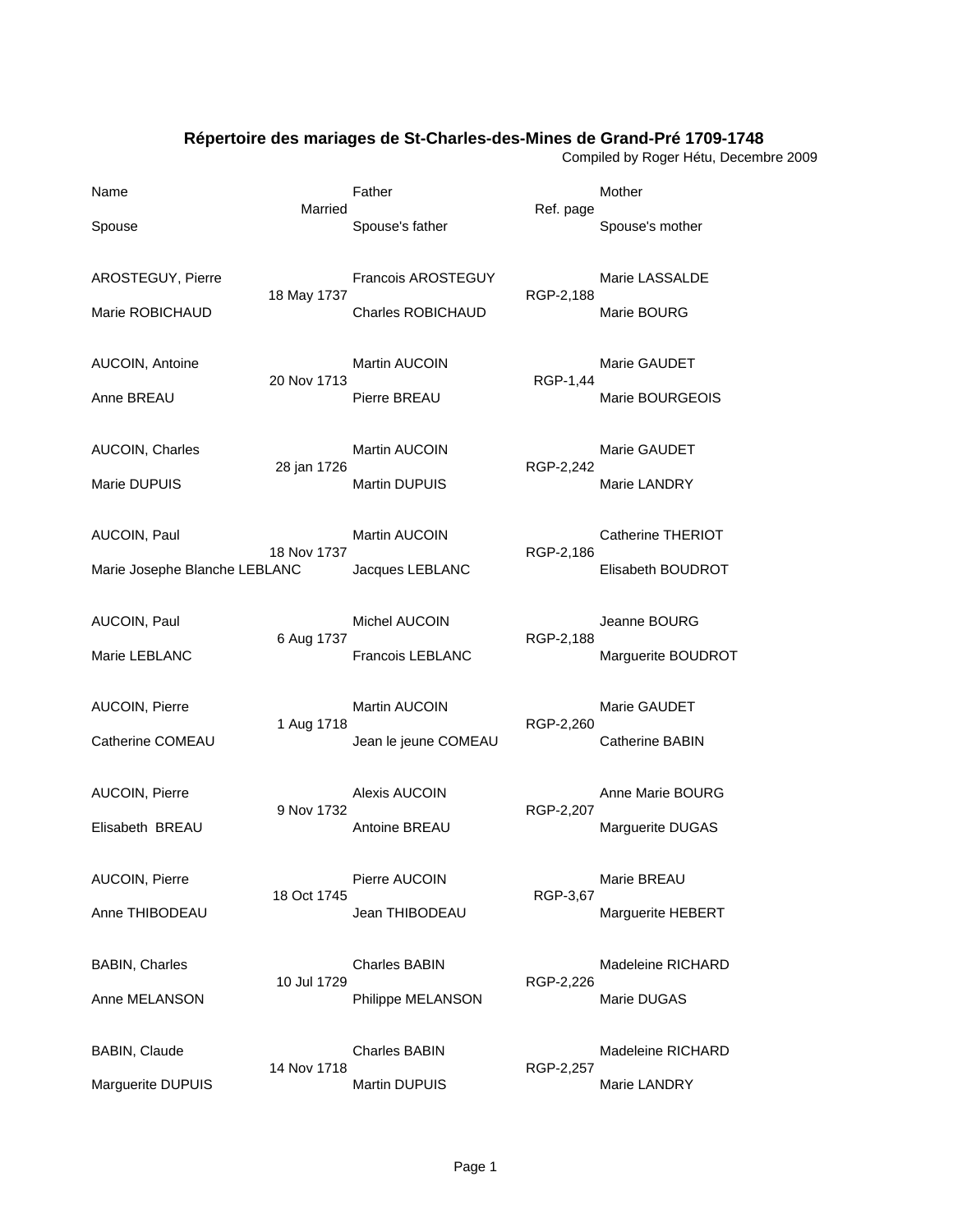Name **Name Father** Mother Mother Mother Married **Married** Ref. page Spouse Spouse's father Spouse's mother Spouse's mother Spouse's mother BABIN, Jean Baptiste **Charles BABIN** Madeleine RICHARD 14 Oct 1721 **RGP-2,253**<br>Jean THERIOT Marguerite THERIOT **Marguerite THERIOT** Jean THERIOT **Jeanne LANDRY** BABIN, Jean Baptiste **EXABIN**<br>30 Sep 1745 RGP-3,66 30 Sep 1745 Catherine LEBLANC Jacques LEBLANC Catherine LANDRY BABIN, Joseph **Rene BABIN** Rene BABIN Isabelle Elisabeth GAUTROT 22 Nov 1745 RGP-3,70 Marguerite LEBLANC **Rene LEBLANC** Rene CEBLANC Marguerite THEBEAU BABIN, Rene Charles BABIN Madeleine RICHARD 26 Nov 1714 RGP-1,39 Isabelle Elisabeth GAUTROT Claude GAUTROT Marie THERIOT BARRIEAU, Jacques BARILLOT Nicolas BARILLOT BA RRIEAU Martine HEBERT 22 Jul 1726 RGP-2,237 Marie Anne TURPIN **Jean TURPIN** Jean TURPIN Catherine BOURG BELLIVEAU, Charles **Jean BELLIVEAU** Madeleine MELANSON<br>3 Nov 1717 RGP-2,263 Marguerite GRANGER **Rene GRANGER** Marguerite THERIOT BENOIT, Abraham Pierre BENOIT<br>23 Sep 1732 RGP-2,210 23 Sep 1732 Angelique VINCENT Pierre VINCENT Premierre VINCENT Jeanne TRAHAN BENOIT, Charles **Pierre BENOIT** Elisabeth LEJUGE<br>24 Oct 1735 RGP-2,191 24 Oct 1735 Madeleine THERIOT Claude THERIOT Marguerite CORMIER

RGP-2,263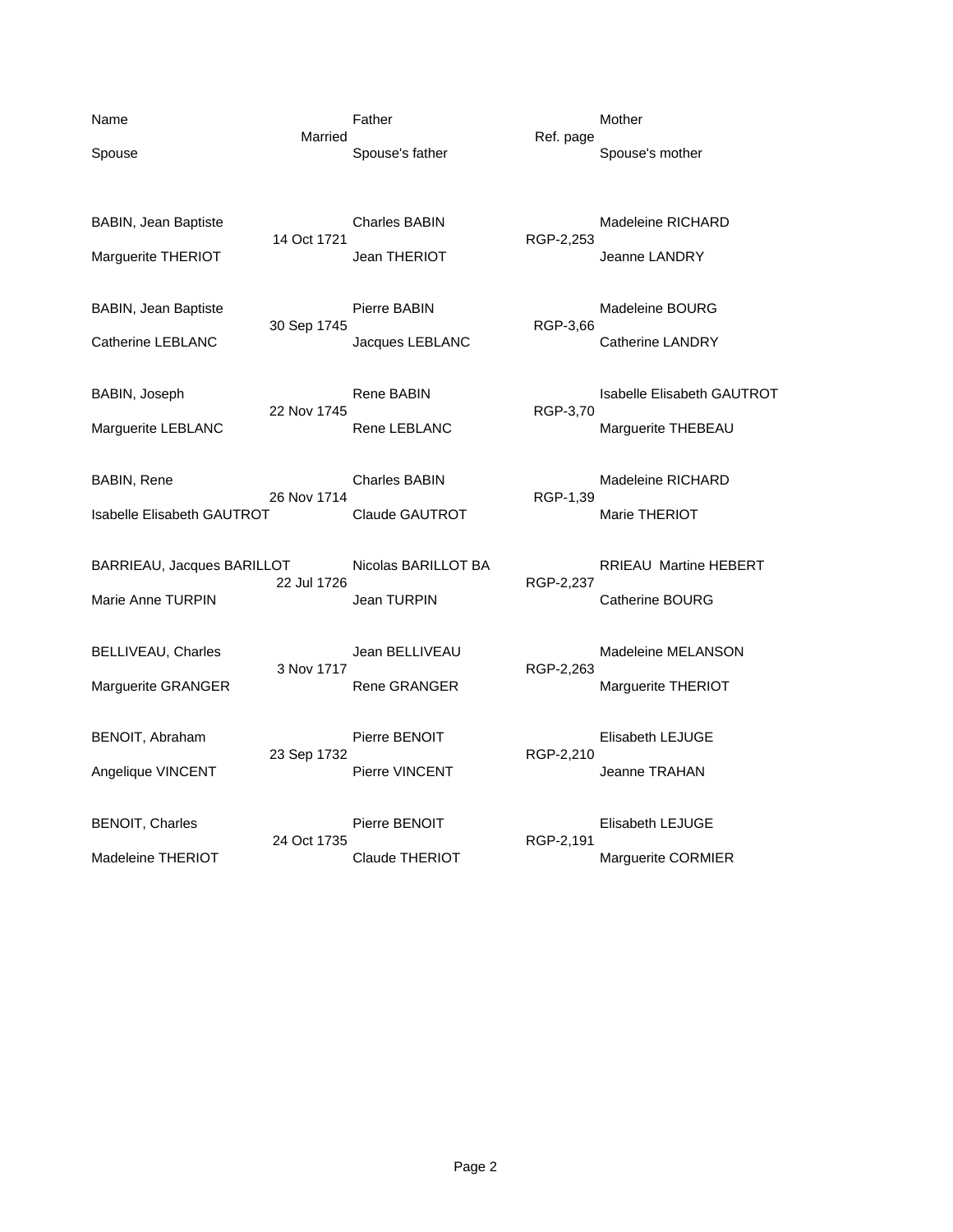BOISSEAU, Francois BLONDIN Nicolas BOISSEAU Anne BOUCHETEINT 6 Oct 1711 RGP-1,51 Marie Anne SAULNIER Louis SAULNIER LOUIS AULT Louise BASTINEAU

19 Nov 1725

7 Sep 1719

BOISSEAU, Pierre Pierre BOISSEAU Marguerite MARTINEAU 4 Apr 1734 RGP-2,202 Marguerite THERIOT **Germain THERIOT** Anne PELLERIN

Name **Name Father** Mother Mother Mother Married Ref. page Spouse Spouse's father Spouse's mother Spouse's mother Spouse's mother

BENOIT, Claude **Martin BENOIT** Martin BENOIT Martie CHAUSSEGROS 19 Jan 1711 RGP-1,55 Jeanne HEBERT Etienne HEBERT Jeanne COMEAU

BENOIT, Geoffroi **Claude BENOIT** Jeanne HEBERT 18 Nov 1743 RGP-3,47 Madeleine BABIN Pierre BABIN Madeleine BOURG

BENOIT, Martin Pierre L'Aine BENOIT Martin Premarie FOREST<br>19 Nov 1725 RGP-2,244 Marie LEJEUNE Claude LEJEUNE Claude LEJEUNE Anne Marie GAUDET

BENOIT, Paul **Paul BENOIT** Anne TRAHAN 8 Oct 1748 RGP-3,104 Madeleine LEBLANC **Rene LEBLANC** Rene LEBLANC Jeanne LANDRY

BERNARD, Michel **Rene BERNARD** Madeleine DOUCET 20 Jun 1729 RGP-2,227 Marie BRASSEUR Mathieu BRASSEUR Jeanne BELLEMERE CELESTIN

BLANCHARD, Francois Jean BLANCHARD Anne BOYER<br>7 Sep 1719 RGP-2,255 Anne CARNE GARNE Jacques CARNE Marie ARNAULT RENAUD

BLANCHARD, Joseph Martin BLANCHARD Martin BLANCHARD Marguerite GUILBEAU<br>4 Jul 1718 RGP-2.261 RGP-2,261 Anne DUPUIS **Martin DUPUIS** Martin DUPUIS Marie LANDRY

BLANCHARD, Martin **Martin Martin BLANCHARD** Marguerite GUILBEAU<br>1 Oct 1714 RGP-1.41 RGP-1,41 Elisabeth DUPUIS Martin DUPUIS Martin DUPUIS Marie LANDRY

BLANCHARD, Rene **Rene BLANCHARD** Anne LANDRY 9 Jul 1726 RGP-2,238 Marguerite THERIOT **Germain THERIOT** Anne RICHARD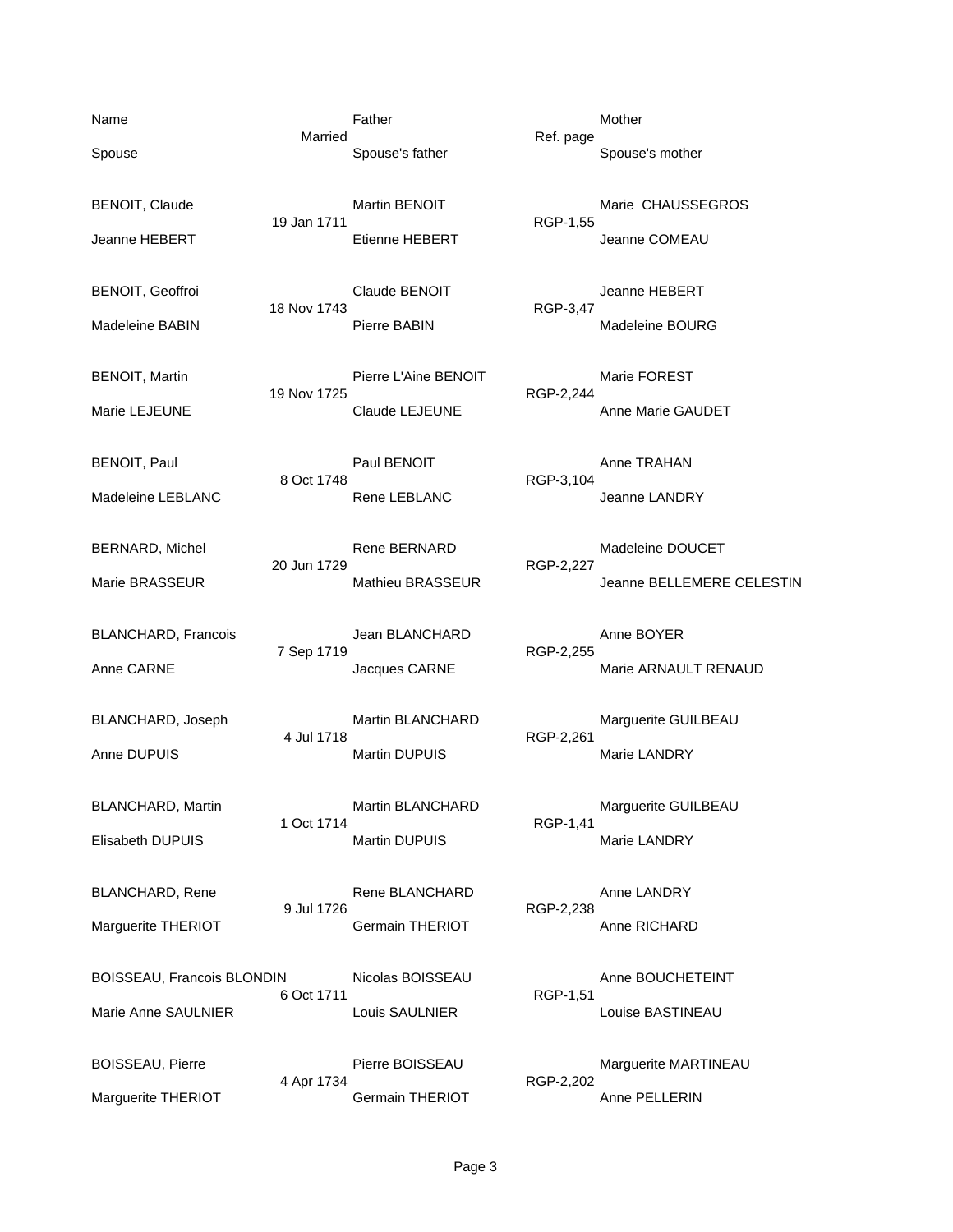| Name<br>Spouse                                   | Married     | Father<br>Spouse's father              | Ref. page | Mother<br>Spouse's mother                          |
|--------------------------------------------------|-------------|----------------------------------------|-----------|----------------------------------------------------|
| <b>BOUCHER, Pierre</b><br>Anne HEBERT            | 12 Feb 1714 | Pierre BOUCHER<br>Etienne HEBERT       | RGP-1,42  | <b>Helene GAUDRY BOURBONNIERE</b><br>Jeanne COMEAU |
| <b>BOUDROT, Antoine</b><br><b>Brigitte APART</b> | 24 Jul 1747 | Jean BOUDROT<br>Jean Michel APART      | RGP-3,47  | Cecile CORPORON<br>Elisabeth HEBERT                |
| <b>BOUDROT, Claude</b><br><b>Judith LANDRY</b>   | 1 Dec 1747  | Claude BOUDROT<br><b>Claude LANDRY</b> | RGP-3,92  | <b>Catherine HEBERT</b><br>Madeleine DOUCET        |
| <b>BOUDROT, Etienne</b><br>Marie Claire AUCOIN   | 12 Nov 1725 | Claude BOUDROT<br><b>Martin AUCOIN</b> | RGP-2,245 | <b>Catherine MEUNIER</b><br>Catherine THERIOT      |
| BOUDROT, Jean<br>Catherine BRASSEAU BRASSAUD     | 18 Oct 1729 | Jean BOUDROT<br>Pierre BRASSAUD        | RGP-2,223 | Cecile CORPORON<br>Garbrielle FOREST               |
| BOUDROT, Joseph<br><b>Francoise COMEAU</b>       | 27 Jul 1712 | Claude BOUDROT<br>Jean le jeune COMEAU | RGP-1,12  | Anne Marie THIBODEAU<br><b>Catherine BABIN</b>     |
| <b>BOUDROT, Joseph</b><br><b>Helene LANDRY</b>   | 17 Sep 1743 | Claude BOUDROT<br>Jean Baptiste LANDRY | RGP-3,44  | <b>Catherine HEBERT</b><br>Marguerite COMEAU       |
| <b>BOUDROT, Pierre</b><br>Anne HEBERT            | 14 Feb 1732 | Jean BOUDROT<br>Michel HEBERT          | RGP-2,212 | Cecile CORPORON<br>Elisabeth Isabelle PELERIN      |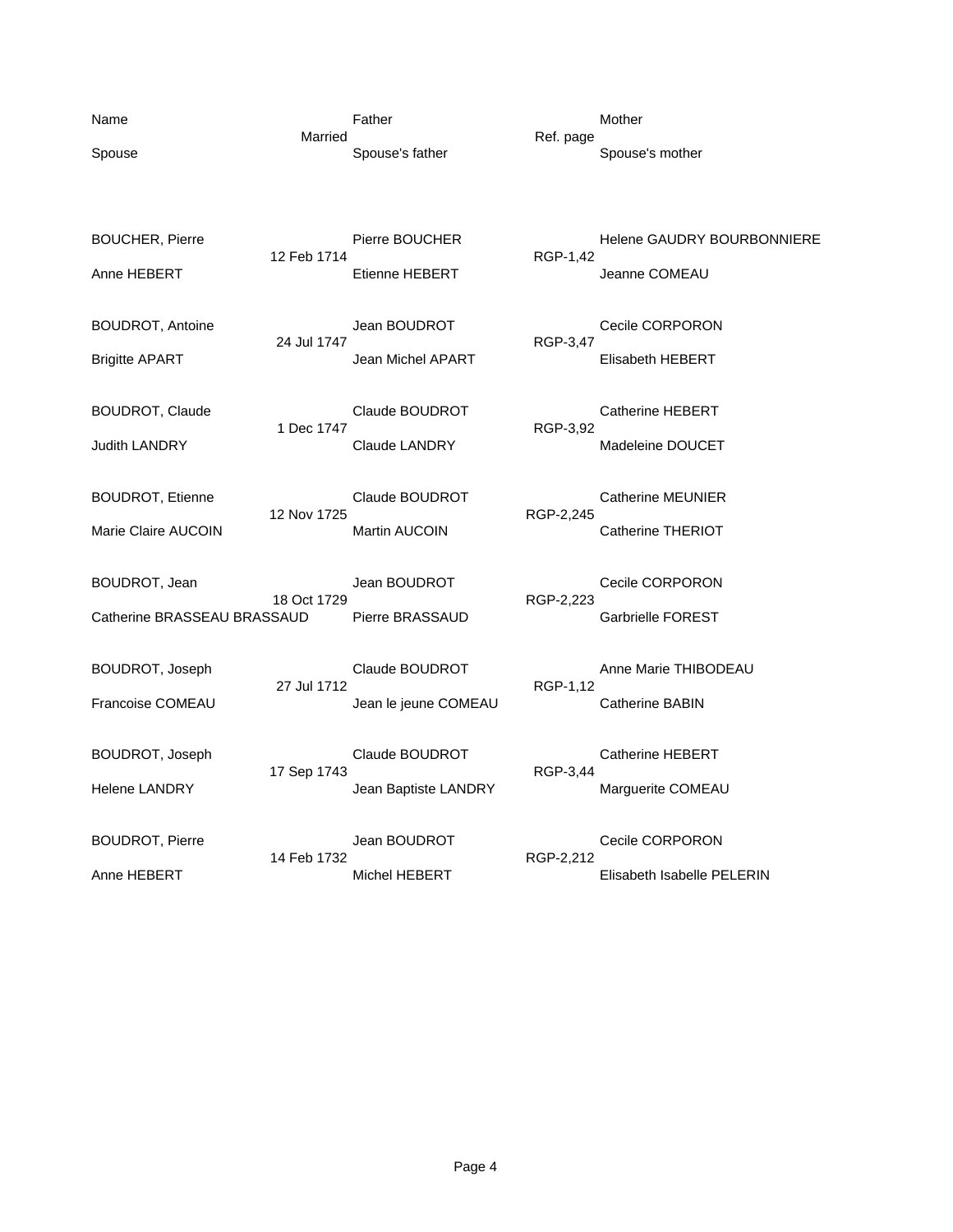23 Nov 1739

BOURG, Paul **Alexandre BOURG** Marguerite MELANSON<br>9 Feb 1740 RGP-3.6 9 Feb 1740 Judith Judique HEBERT **Guillaume HEBERT** Marie Josephe DUPUIS

3 Aug 1733

11 jan 1745

BRASSEUR, Cosme BRASSEAUX Mathieu BRASSEUR Jeanne BELLEMERE CELESTIN 7 Jan 1738 RGP-2,185 Elisabeth THIBODEAU **Pierre le jeune THI** BODEAU Anne Marie AUCOIN

BRASSEUR, Joseph LA SITARDIS Mathieu BRASSEUR Jeanne BELLEMERE CELESTIN 29 Oct 1748 RGP-3,105 Marie Rose DAIGRE **Marie Rose DAIGRE** Jean DAIGRE **Marie Madeleine LANDRY** 

Name **Name Father** Mother Mother Mother Married Ref. page Spouse Spouse's father Spouse's mother Spouse's mother Spouse's mother

BOUDROT, Pierre **Charles BOUDROT** Marie CORPORON 27 Nov 1714 RGP-1,39 Madeleine HEBERT Jean HEBERT Anne DOUCET

BOUDROT, Pierre Claude BOUDROT Catherine MEUNIER<br>3 Aug 1733 RGP-2,206 Marie DOIRON Louis DOIRON Marguerite BARILLOT BARRIEAU

BOURG, Alexandre **Alexandre BOURG** Marguerite MELANSON 18 Jan 1734 RGP-2,203 Marie HEBERT **Rene** (Groc) HEBERT Marie BOUDROT

BOURG, Alexandre 
and Bourse and Head Bourse and Marie Catherine BARRIEAU

BOURG and Marie Catherine BARRIEAU 20 Oct 1735 RGP-2,290 Ursule HEBERT **Marguerite LANDRY** Jacques HEBERT **Marguerite LANDRY** 

BOURG, Benoni **Alexandre BOURG** Marguerite MELANSON Marguerite MELANSON Francoise LEBLANC Pierre LEBLANC Anne THERIOT

BOURG, Francois Jean BOURG Marie Catherine BARRIEAU Marie Josephe HEBERT **Marie Josephe HEBERT** Jacques HEBERT **Marguerite LANDRY** 

BREAU, Amand **Annual Example 2** Pierre BREAU **Annual Annual LEBLANC** 4 Feb 1743 RGP-3,37 Madeleine LEBLANC Jean Francois LEBLANC Jeanne HEBERT

BREAU, Antoine **Antoine BREAU** Marguerite BABIN 5 Nov 1710 RGP-1,57 Marguerite DUGAS **Abraham DUGAS** Abraham DUGAS Jeanne GUILBEAU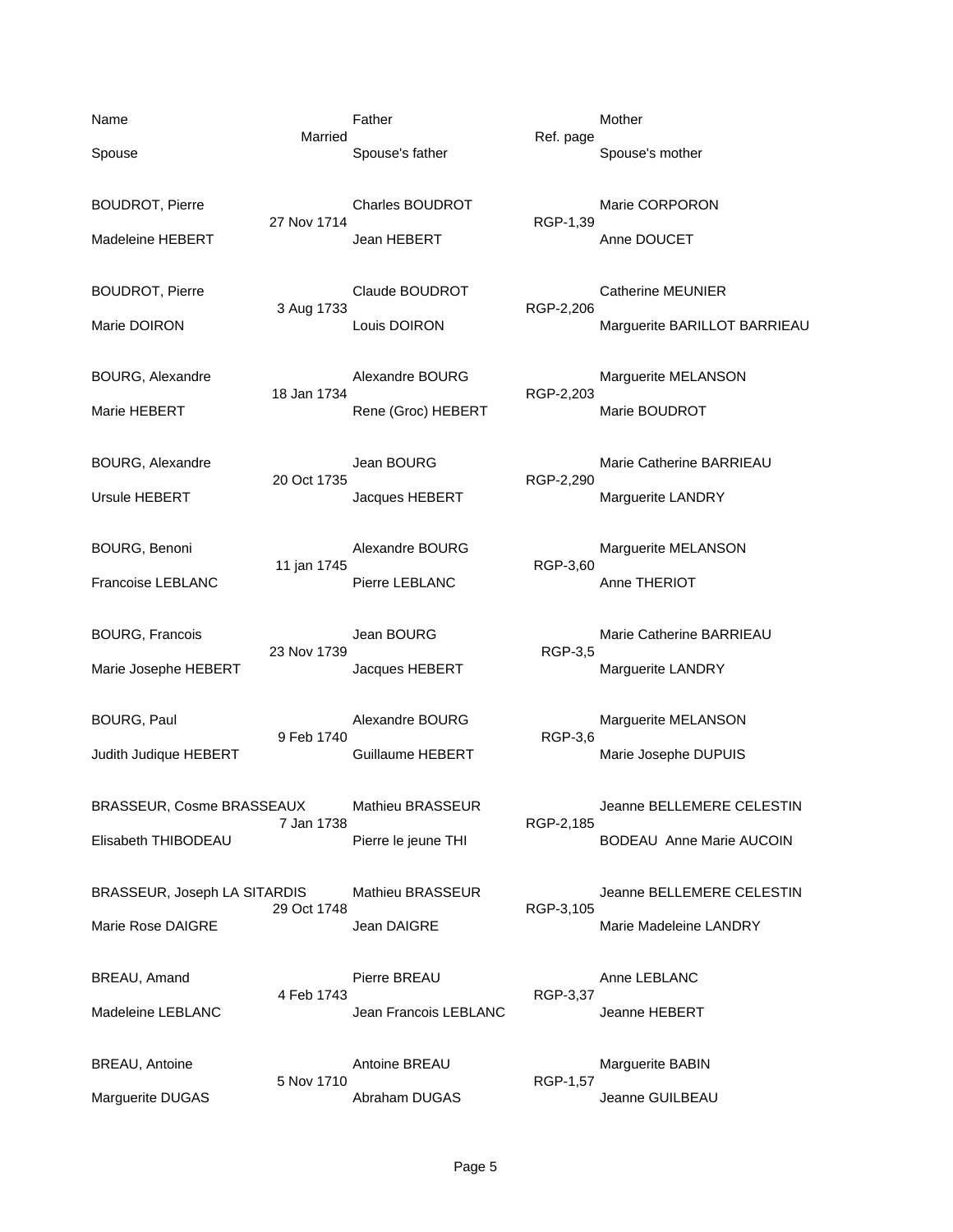| Name   |  |
|--------|--|
| Spouse |  |

Name **Name Father** Mother Mother Mother Married **Married** Ref. page

Spouse's father Spouse's mother

22 Nov 1729

25 Jun 1726 Marguerite GAUTROT **Claude GAUTROT** Marie THERIOT

BROUSSARD, Charles **Pierre BROUSSARD** Marguerite BOURG<br>
7 Jun 1746 RGP-3.75

BROUSSARD, Claude **Francois BROUSSARD** Catherine RICHARD 24 Oct 1718 RGP-2,258 Anne BABIN **Anne BABIN** Vincent BABIN Anne THERIOT

BROUSSARD, Jean Claude BROUSSARD Anne BABIN 4 Jul 1747 RGP-3,86

BROUSSARD, Joseph Pierre BROUSSARD Marguerite BOURG<br>
29 Feb 1740 RGP-3,7 29 Feb 1740 Ursule LEBLANC Pierre LEBLANC Francoise LANDRY

21 Jul 1727 RGP-2,232

3 Feb 1728

BREAU, Charles **Antoine BREAU** Marguerite BABIN<br>22 Nov 1729 RGP-2,223 Claire TRAHAN Alexandre TRAHAN Marie PELLERIN

BREAU, Pierre **Antoine BREAU** Marguerite BABIN<br>25 Jun 1726 metatra di personali di Paraguerite BABIN

RGP-3,75 Madeleine LEBLANC **Rene LEBLANC** Rene LEBLANC Marguerite THEBEAU

Osithe LANDRY **State LANDRY** Jean LANDRY Madeleine MELANSON

BUGEAUD, Alain Alain BUGEAUD Elisabeth MELANSON Madeleine BOUDROT Charles BOUDROT Marie CORPORON

BUGEAUD, Louis Amand **Alain BUGEAUD** Elisabeth MELANSON<br>3 Feb 1728 RGP-2,230 Catherine GRANGER **Pierre GRANGER** Pierre GRANGER Isabelle GUILBEAU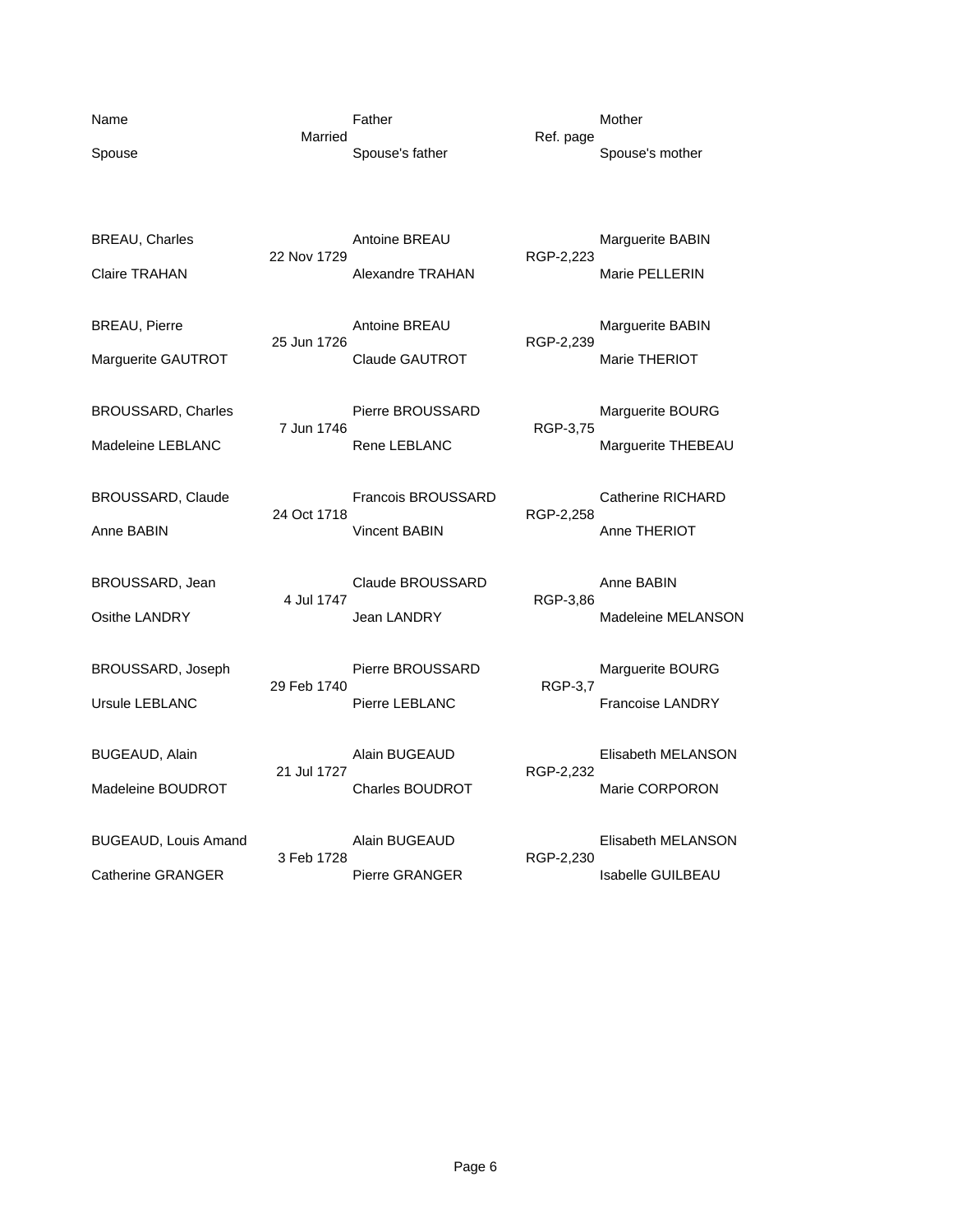| Name                        | Married     | Father                   | Ref. page | Mother                        |
|-----------------------------|-------------|--------------------------|-----------|-------------------------------|
| Spouse                      |             | Spouse's father          |           | Spouse's mother               |
| <b>BUGEAUD, Louis Amand</b> |             | Alain BUGEAUD            |           | Elisabeth MELANSON            |
| Claire DOUCET               | 19 Dec 1730 | Jean DOUCET              | RGP-2,217 | Francoise BLANCHARD           |
| <b>BUGEAUD, Paul</b>        |             | Alain BUGEAUD            |           | Elisabeth MELANSON            |
| Marguerite DOUCET           | 29 Jul 1726 | Jean DOUCET              | RGP-2,236 | Francoise BLANCHARD           |
| CELESTIN, Antoine           | 7 Nov 1718  | Andre BELLEMERE CELESTIN |           | Perrine BASILE                |
| Marie GAUTROT               |             | Charles GAUTROT          | RGP-2,257 | Francoise RIMBAULT            |
| CELESTIN, Jacques BELLEMERE | 13 Feb 1719 | Andre BELLEMERE CELESTIN |           | Perrine BASILE                |
| Marie LANDRY                |             | <b>Claude LANDRY</b>     | RGP-2,255 | Catherine THIBODEAU           |
| CELLIER, Jacques            | 17 Aug 1744 | Pierre CELLIER           | RGP-3,53  | Marie Josephe (Aimee) LEJEUNE |
| M.- Blanche HEBERT          |             | Louis (Baguette) HEBERT  |           | Anne-Marie LABAUVE            |
| CELLIER, Joseph             | 28 Nov 1741 | Pierre CELLIER           | RGP-3,23  | Marie Josephe (Aimee) LEJEUNE |
| Anne HEBERT                 |             | Louis (Baguette) HEBERT  |           | Anne-Marie LABAUVE            |
| CLEMENCEAU, Jean Pierre     | 9 Oct 1747  | Jean CLEMENCEAU          | RGP-3,89  | Marguerite CORPORON           |
| <b>Francoise GAUTROT</b>    |             | <b>Claude GAUTROT</b>    |           | Marguerite LANDRY             |
| COMEAU, Claude              | 11 Nov 1721 | Jean le jeune COMEAU     | RGP-2,252 | Catherine BABIN               |
| Claire LANDRY               |             | Claude LANDRY            |           | Catherine THIBODEAU           |
| COMEAU, Etienne             | 3 Feb 1728  | Jean le jeune COMEAU     | RGP-2,229 | Catherine BABIN               |
| Marie Josephe LANDRY        |             | Claude LANDRY            |           | Madeleine DOUCET              |
| COMEAU, Jean Baptiste       | 6 Nov 1713  | Jean L'aîné COMEAU       | RGP-1,44  | <b>Francoise HEBERT</b>       |
| Anne Marie THIBODEAU        |             | Pierre THIBODEAU         |           | Anne BOURG                    |
| COMEAU, Jean Baptiste       | 27 Sep 1729 | Abraham COMEAU           | RGP-2,225 | Marguerite PITRE              |
| Angelique CARNE             |             | Jacques CARNE            |           | Marie ARNAULT RENAUD          |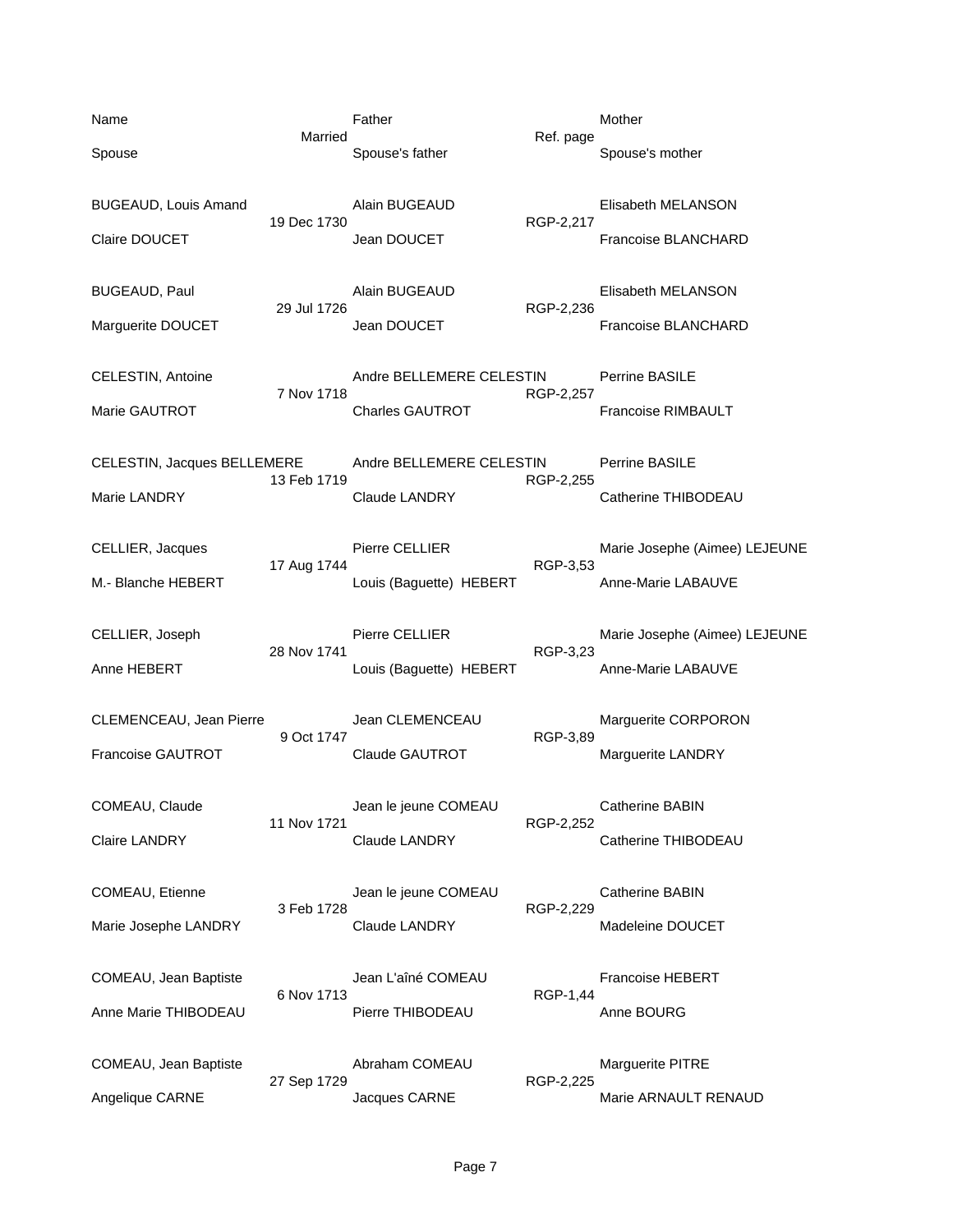| Name<br>Spouse                                | Married     | Father<br>Spouse's father                    | Ref. page | Mother<br>Spouse's mother                       |
|-----------------------------------------------|-------------|----------------------------------------------|-----------|-------------------------------------------------|
| COMEAU, Joseph<br><b>Brigitte LEVRON</b>      | 13 Aug 1736 | Jean L'aîné COMEAU<br>Jacques LEVRON         | RGP-2,189 | Francoise HEBERT<br>Marie DOUCET                |
| COMEAU, Pierre<br>Marguerite AUCOIN           | 10 Oct 1729 | Jean le jeune COMEAU<br><b>Martin AUCOIN</b> | RGP-2,224 | <b>Catherine BABIN</b><br>Catherine THERIOT     |
| CORMIER, Pierre (Palette)<br>Cecile THIBODEAU | 17 Jul 1730 | Pierre CORMIER<br>Jean THIBODEAU             | RGP-2,221 | Catherine LEBLANC<br>Marguerite HEBERT          |
| COUSIN, Jean<br>Judith GUEDRY                 | 13 Nov 1737 | <b>Guy COUSIN</b><br>Paul GUEDRY             | RGP-2,186 | Charlotte M<br>Anne Marie (Nannette) MIUS D'AZY |
| CYR, Louis<br>Marie Josephte MICHEL           | 23 May 1712 | Jean CYR<br><b>Francois MICHEL</b>           | RGP-1,11  | Marguerite RAIMBAULT<br>Marguerite MEUNIER      |
| DAIGRE, Abraham<br>Marie BOUDROT              | 5 Nov 1727  | <b>Bernard DAIGRE</b><br>Michel BOUDROT      | RGP-2,231 | Marie Claire BOURG<br>Cecile LEBLANC            |
| DAIGRE, Bernard<br>Angelique RICHARD          | 22 Oct 1714 | <b>Bernard DAIGRE</b><br>Pierre RICHARD      | RGP-1,40  | Marie Claire BOURG<br>Marguerite LANDRY         |
| DAIGRE, Francois<br>Marie BOUDROT             | 8 Nov 1725  | <b>Bernard DAIGRE</b><br>Claude BOUDROT      | RGP-2,246 | Marie Claire BOURG<br><b>Catherine MEUNIER</b>  |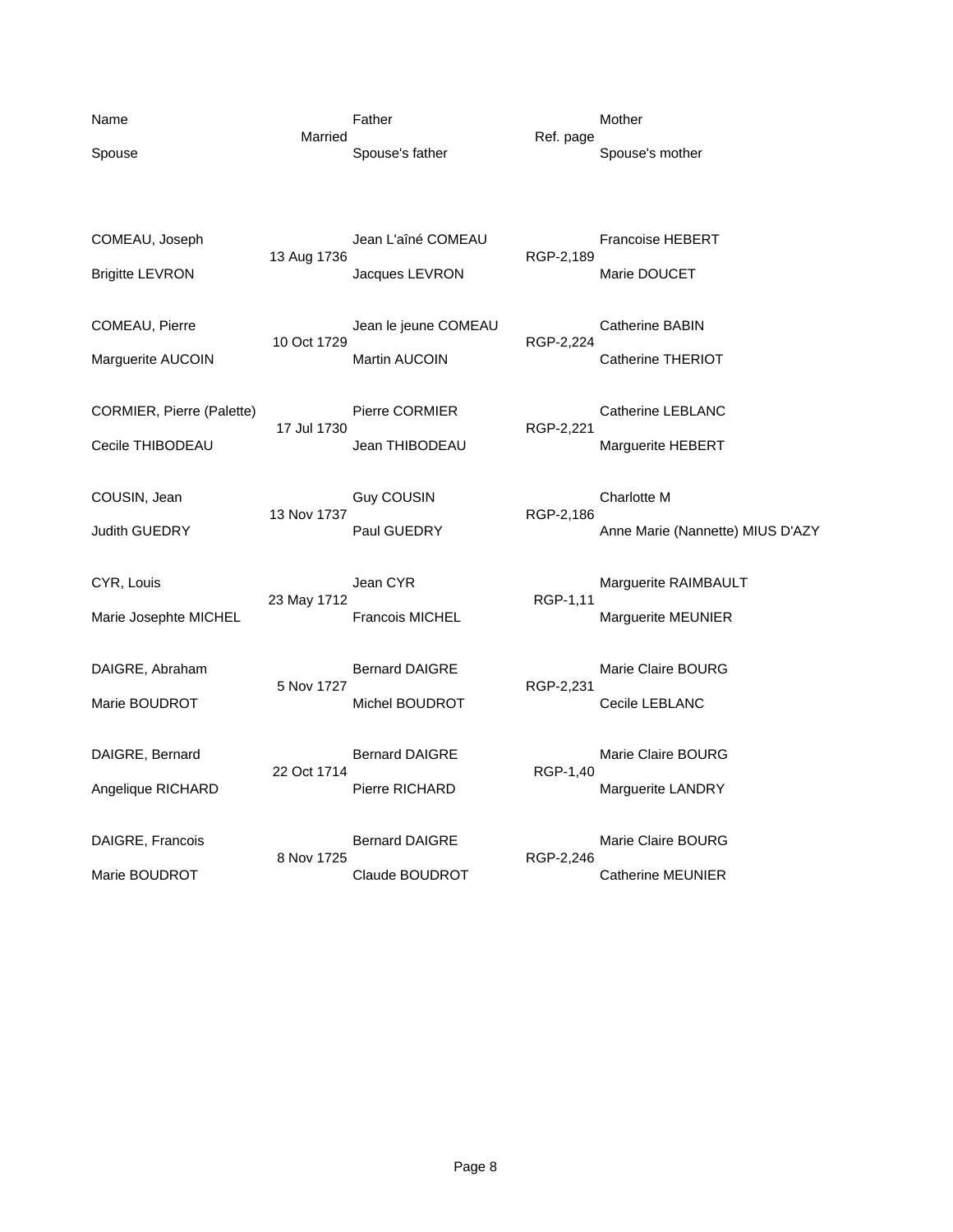Name **Name Father** Mother Mother Mother Married Ref. page Spouse Spouse's father Spouse's mother Spouse's mother Spouse's mother DAIGRE, Jean **Bernard DAIGRE** Marie Claire BOURG Marie Claire BOURG 6 Nov 1721 RGP-2,252 Marie Madeleine LANDRY Claude LANDRY Claude LANDRY Catherine THIBODEAU DAIGRE, Jean **Bernard DAIGRE** Marie Claire BOURG 3 Feb 1727 RGP-2,233 Marie Anne BREAU Francois BREAU Marie COMEAU DAIGRE, Joseph Bernard DAIGRE Angelique RICHARD 22 Jan 1742 RGP-3,15 Marguerite GRANGER **All Strategier CRANGER** Marie GIROUARD DAIGRE, Pierre **Bernard DAIGRE** Angelique RICHARD Angelique RICHARD 22 Jan 1742 RGP-3,25 Madeleine GAUTROT **Pierre GAUTROT** Marie-Josephe BUGEAUD DANIEL, Michel Michel Michel DANIEL Marie ONULE 6 Jun 1741 RGP-3,18 Francoise COMEAU Jean L'aîné COMEAU Catherine JOSEPH DAVID, Jean Baptiste Jean DAVID Jeanne BILLIEAU 17 Mar 1715 Marguerite LAPIERRE Francois LAPIERRE Jeanne RIMBAULT DAVID, Jean Baptiste Jean Baptiste DAVID Marguerite LAPIERRE 15 Nov 1745 RGP-3,70 Marguerite LANDRY **Claire LEBLANC** Jean LANDRY **Claire LEBLANC** DAVID, Michel **DAVID** Jean DAVID **Marie Madeleine MONMELLIAN** 20 Jan 1744 RGP-3,49 Genevieve HEBERT Michel HEBERT Michel HEBERT Marguerite GAUTROT DESROSIERS, Rene GISE Pierre GISE Pierre GISE Francoise LATOUCHE 26 Feb 1726 RGP-2,241 Anne Judith COMEAU Jean L'aîné COMEAU Francoise HEBERT DINGLE, Jacques **Pierre DINGLE Dame LATEUX** 6 Jul 1716 RGP-1,30 Marie Joseph LANDRY **State State State State State Accept ACC** Cecile MELANSON DOIRON, Alexandre Jean DOIRON Marie TRAHAN 20 Oct 1727 RGP-2,232 Anne VINCENT Clement VINCENT Madeleine LEVRON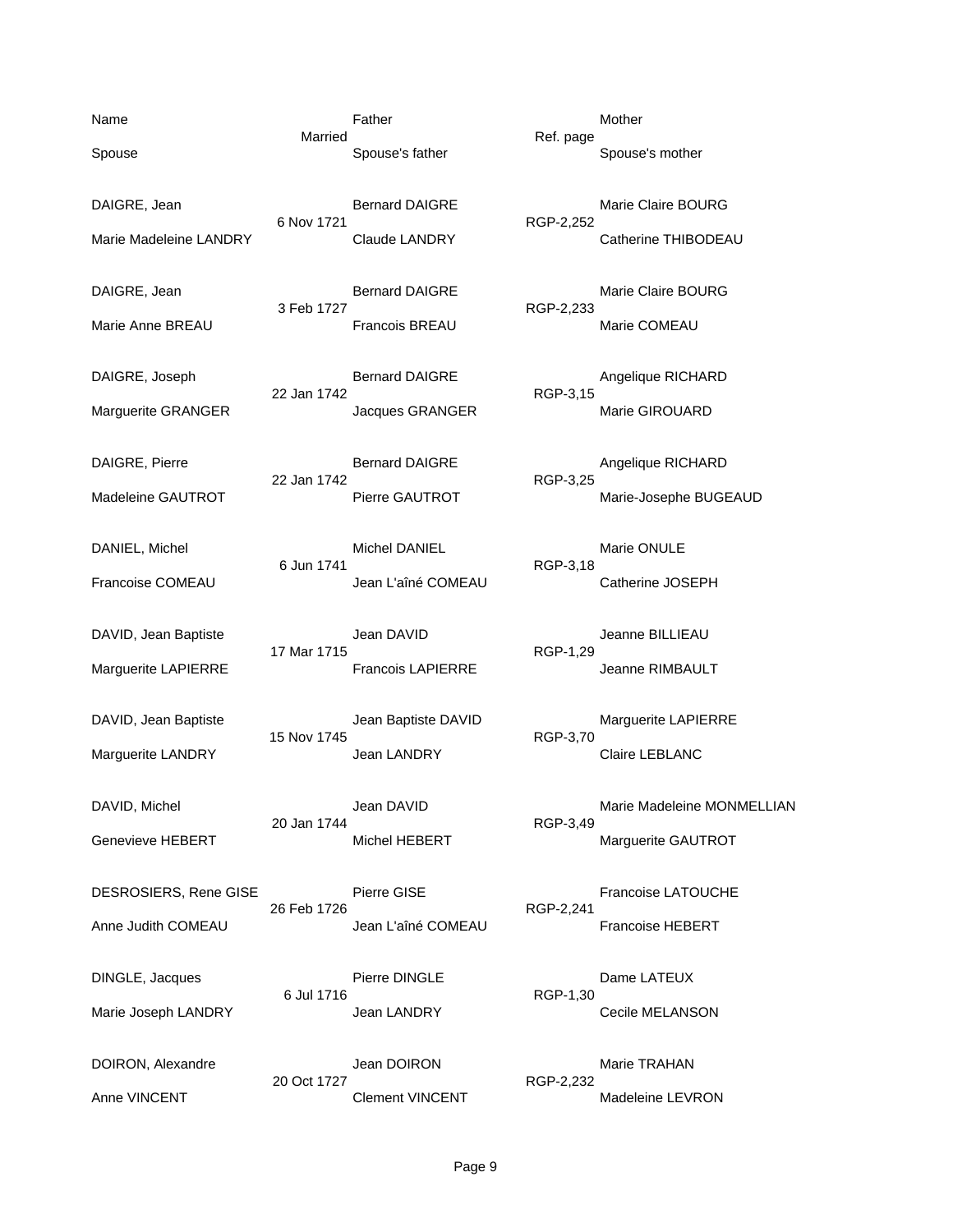| Name                             |             | Father                    |           | Mother                   |
|----------------------------------|-------------|---------------------------|-----------|--------------------------|
| Spouse                           | Married     | Spouse's father           | Ref. page | Spouse's mother          |
|                                  |             |                           |           |                          |
|                                  |             |                           |           |                          |
| DOIRON, Francois                 | 7 May 1738  | <b>Noel DOIRON</b>        | RGP-2,183 | Marie HENRY              |
| <b>Madeleine TILLARD</b>         |             | <b>Francois TILLARD</b>   |           | Marguerite LEPRINCE      |
| DOIRON, Honore                   |             | <b>Charles DOIRON</b>     |           | Anne THERIOT             |
|                                  | 3 Nov 1735  |                           | RGP-2,200 |                          |
| Francoise BOUDROT                |             | Claude BOUDROT            |           | <b>Catherine MEUNIER</b> |
| DOIRON, Joseph                   |             | Noel DOIRON               |           | Marie HENRY              |
| Marguerite TILLARD               | 26 Jun 1734 | <b>Francois TILLARD</b>   | RGP-2,197 | Marguerite LEPRINCE      |
|                                  |             |                           |           |                          |
| DOIRON, Louis                    |             | Jean DOIRON               |           | Marie Anne CANOL         |
| Marguerite BARILLOT BARRIEAU     | 21 Nov 1712 | Nicolas BARILLOT BARRIEAU | RGP-1,47  | <b>Martine HEBERT</b>    |
|                                  |             |                           |           |                          |
| DOIRON, Pierre                   | 23 Sep 1732 | Noel DOIRON               | RGP-2,209 | Marie HENRY              |
| Emilienne THIBODEAU              |             | Philippe THIBODEAU        |           | <b>Elisabeth VINCENT</b> |
|                                  |             |                           |           |                          |
| DOUCET, Germain                  | 1 Oct 1742  | Jean DOUCET               | RGP-3,32  | <b>Francoise BOURGET</b> |
| Marguerite LEBLANC               |             | <b>Francois LEBLANC</b>   |           | Cecile BOUDROT           |
|                                  |             |                           |           |                          |
| DOUCET, Jean                     | 23 Jan 1726 | Jean DOUCET               | RGP-2,243 | Francoise BLANCHARD      |
| <b>Isabelle Elisabeth HEBERT</b> |             | Jacques HEBERT            |           | <b>Marguerite LANDRY</b> |
| DOUCET, Jean                     |             | Jean DOUCET               |           | Marie ROBICHAUD          |
|                                  | 20 Jan 1738 |                           | RGP-2,184 |                          |
| Madeleine THERIOT                |             | Jean THERIOT              |           | Madeleine BOURG          |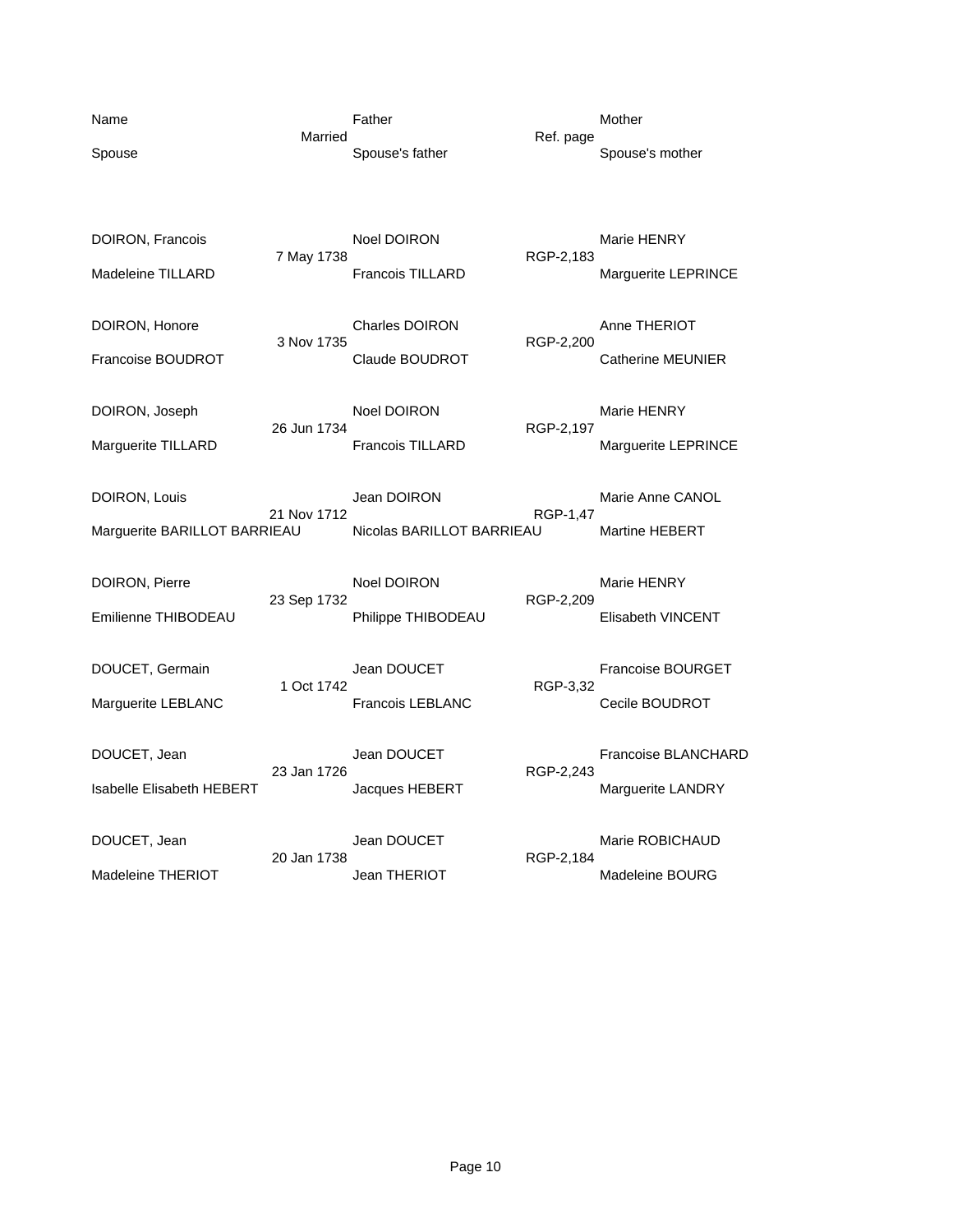| Name                                           | Married     | Father                                     |           | Mother                                         |
|------------------------------------------------|-------------|--------------------------------------------|-----------|------------------------------------------------|
| Spouse                                         |             | Spouse's father                            | Ref. page | Spouse's mother                                |
| DOUCET, Joseph<br>Marie Josephe THERIOT        | 26 Nov 1742 | Jean DOUCET<br>Claude THERIOT              | RGP-3,35  | Marie ROBICHAUD<br>Marguerite CORMIER          |
| DRUCE, Benjamin<br>Madeleine HENRY             | 3 Feb 1711  | <b>Robert HENRY</b>                        | RGP-1,56  | Marie Madeleine GODIN                          |
| DUGAS, Abraham<br>Marguerite LEBLANC           | 16 Jul 1748 | Joseph DUGAS<br><b>Bernard LEBLANC</b>     | RGP-3,101 | Marguerite RICHARD<br>Marie BOURG              |
| DUGAS, Charles<br>Anne LEBLANC                 | 7 Jan 1739  | Joseph DUGAS<br>Pierre LEBLANC             | RGP-2,182 | Marguerite RICHARD<br>Francoise LANDRY         |
| DUGAS, Joseph<br>Marguerite RICHARD            | 12 Jan 1711 | Abraham DUGAS<br>Pierre RICHARD            | RGP-1,56  | Jeanne GUILBEAU<br>Marguerite LANDRY           |
| DUGAS, Paul<br>Anne Marie BOUDROT              | 17 Jun 1734 | Joseph DUGAS<br>Claude BOUDROT             | RGP-2,200 | <b>Claire BOURG</b><br><b>Catherine HEBERT</b> |
| DUON, Pierre<br>Angelique AUCOIN               | 15 Nov 1745 | Jean Baptiste DUON<br><b>Martin AUCOIN</b> | RGP-3,69  | Agnes HEBERT<br>Catherine THERIOT              |
| DUPLESSIS, Claude Antoine<br>Catherine LEJEUNE | 3 Sep 1736  | Claude Antoine DUPLESSIS<br>Pierre LEJEUNE | RGP-2,198 | Marie DERIVI<br>Marie THIBODEAU                |
| DUPUIS, Antoine<br>Marguerite BABIN            | 4 Jul 1712  | Martin DUPUIS<br><b>Charles BABIN</b>      | RGP-1,11  | Marie LANDRY<br>Madeleine RICHARD              |
| DUPUIS, Fabien<br>Judith HEBERT                | 6 Jul 1739  | Jean DUPUIS<br>Rene (Groc) HEBERT          | RGP-3,1   | Marguerite RICHARD<br>Marie BOUDROT            |
| DUPUIS, Germain<br>Marie GRANGER               | 3 Nov 1717  | <b>Martin DUPUIS</b><br>Rene GRANGER       | RGP-2,263 | Marie LANDRY<br>Marguerite THERIOT             |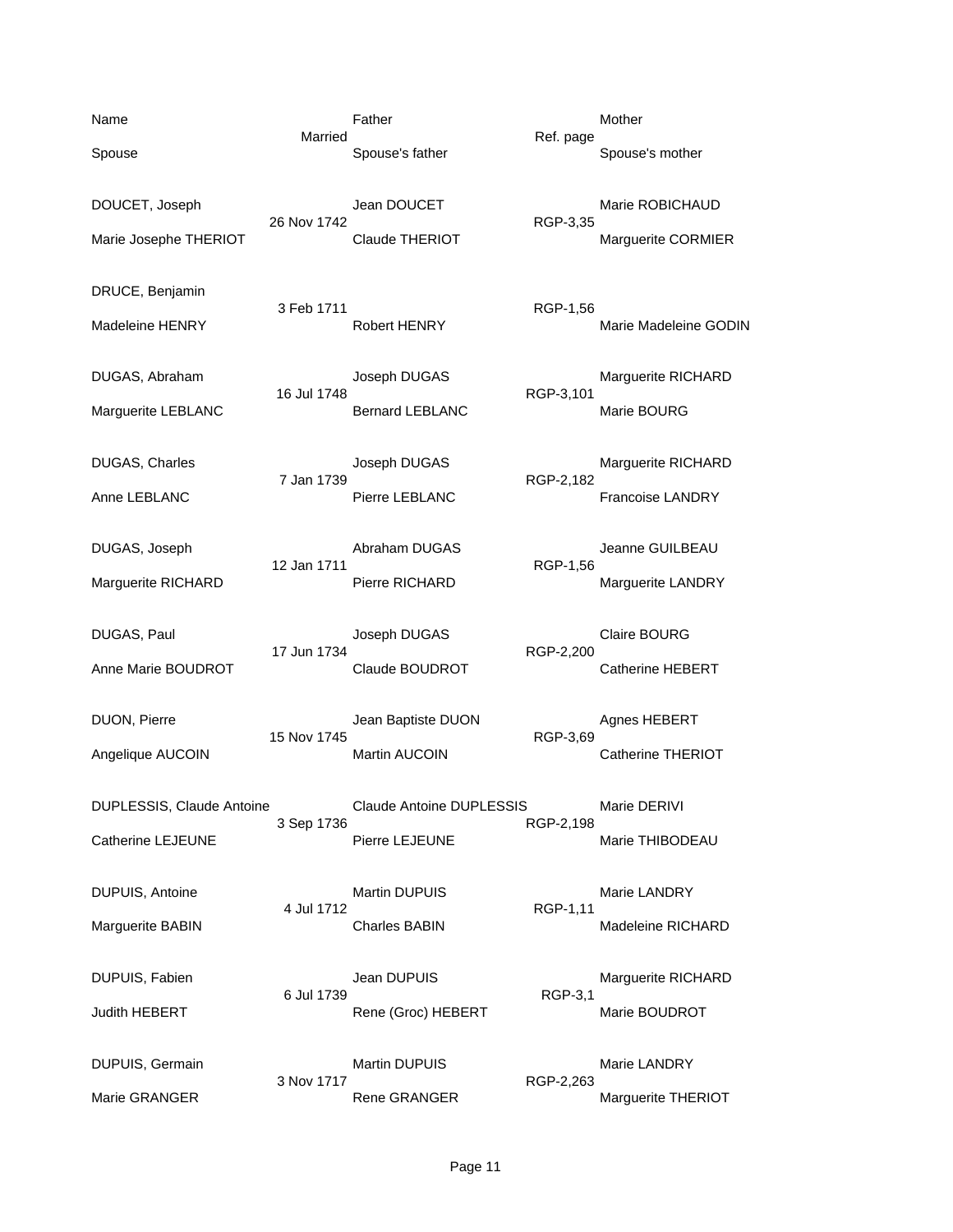| Name                        | Married     | Father                   |           | Mother                   |
|-----------------------------|-------------|--------------------------|-----------|--------------------------|
| Spouse                      |             | Spouse's father          | Ref. page | Spouse's mother          |
|                             |             |                          |           |                          |
|                             |             |                          |           |                          |
| <b>DUPUIS, Jean Charles</b> | 10 Feb 1747 | <b>Charles DUPUIS</b>    | RGP-3,83  | Elisabeth LEBLANC        |
| Marie GAUTROT               |             | <b>Charles GAUTROT</b>   |           | Madeleine BLANCHARD      |
|                             |             |                          |           |                          |
| DUPUIS, Joseph              | 16 Nov 1734 | <b>Martin DUPUIS</b>     | RGP-2,195 | Marie LANDRY             |
| Elisabeth LEBLANC           |             | Pierre LEBLANC           |           | Elisabeth BOUDROT        |
| FOREST, Jacques             |             | <b>Michel FOREST</b>     |           | Marie BELLEMERE CELESTIN |
|                             | 2 Jul 1731  |                          | RGP-2,215 |                          |
| <b>Claire VINCENT</b>       |             | <b>Michel VINCENT</b>    |           | Marie Josephe RICHARD    |
| FOREST, Jean Baptiste       |             | <b>Michel FOREST</b>     |           | Marie PETITPAS           |
|                             | 24 Oct 1718 |                          | RGP-2,258 |                          |
| Madeleine CELESTIN          |             | Andre BELLEMERE CELESTIN |           | Perrine BASILE           |
| FOREST, Michel              |             | Michel (Gereyt) FOREST   |           | Marie HEBERT             |
| Marie BELLEMERE CELESTIN    | 29 Oct 1709 | Andre BELLEMERE CELESTIN | RGP-1,60  | Perrine BASILE           |
|                             |             |                          |           |                          |
| FOREST, Pierre              |             | Pierre FOREST            |           | Cecile RICHARD           |
| <b>Madeleine BABIN</b>      | 10 Jan 1718 | <b>Vincent BABIN</b>     | RGP-2,262 | Anne THERIOT             |
|                             |             |                          |           |                          |
| GAUTROT, Charles            | 8 Oct 1725  | <b>Claude GAUTROT</b>    |           | Marie THERIOT            |
| Marie Josephe LEBLANC       |             | Jacques LEBLANC          | RGP-2,249 | <b>Catherine LANDRY</b>  |
|                             |             |                          |           |                          |
| GAUTROT, Charles            | 14 Oct 1737 | <b>Francois GAUTROT</b>  | RGP-2,188 | Louise AUCOIN            |
| Marie Josephe HEBERT        |             | Jacques HEBERT           |           | Marguerite LANDRY        |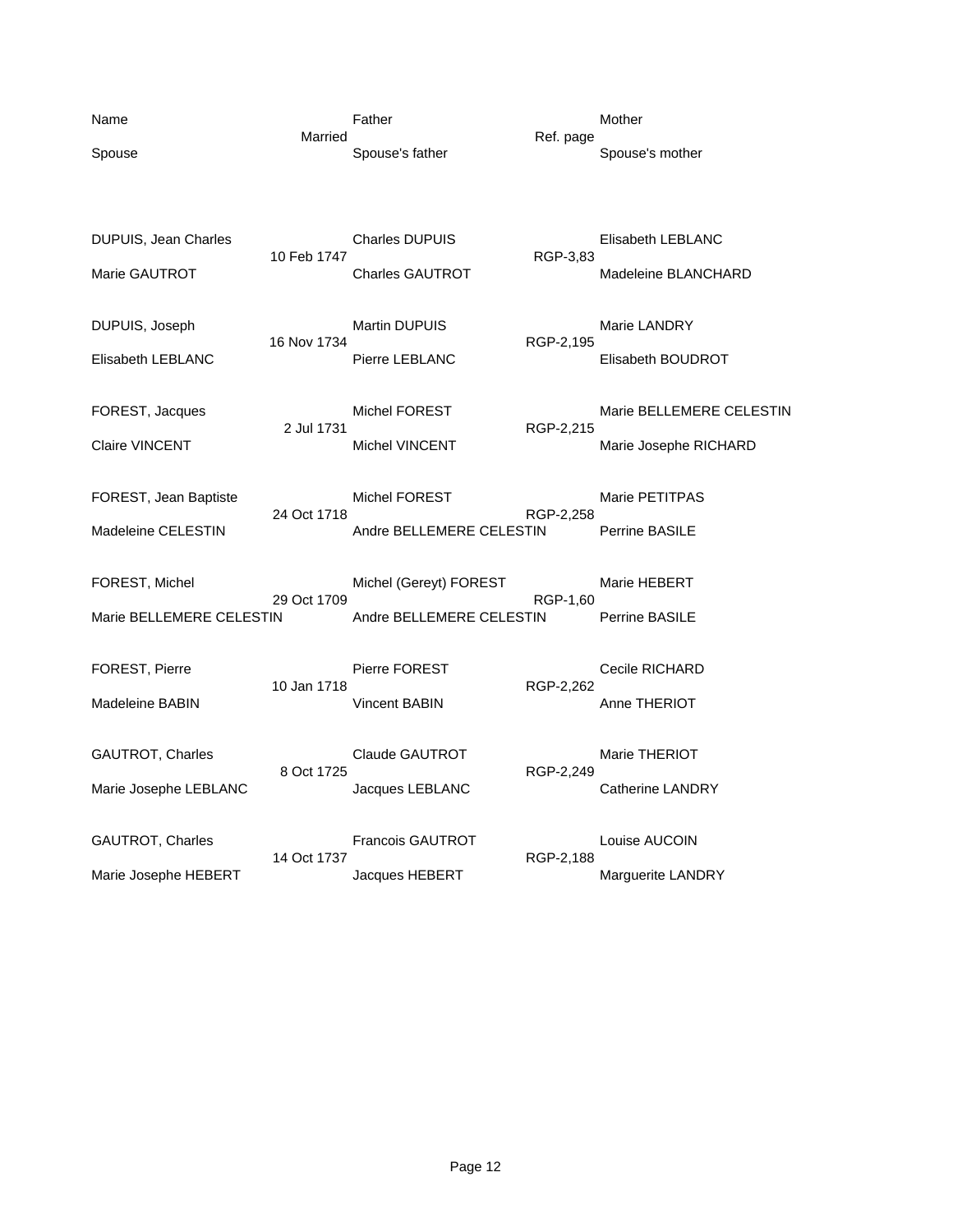| Name                         |             | Father                    |           | Mother                     |
|------------------------------|-------------|---------------------------|-----------|----------------------------|
| Spouse                       | Married     | Spouse's father           | Ref. page | Spouse's mother            |
| GAUTROT, Claude              | 16 Aug 1713 | <b>Charles GAUTROT</b>    | RGP-1,45  | Francoise RIMBAULT         |
| Marguerite LANDRY            |             | <b>Claude LANDRY</b>      |           | Catherine THIBODEAU        |
| GAUTROT, Francois            | 7 Oct 1709  | <b>Charles GAUTROT</b>    |           | Francoise RIMBAULT         |
| Marie VINCENT                |             | <b>Michel VINCENT</b>     | RGP-1,59  | Marie Josephe RICHARD      |
| GAUTROT, Francois            |             | <b>Francois GAUTROT</b>   |           | Louise AUCOIN              |
| Marie LEBLANC                | 10 Jul 1748 | Pierre LEBLANC            | RGP-3,101 | <b>Francoise LANDRY</b>    |
| GAUTROT, Jean                |             | <b>Charles GAUTROT</b>    |           | <b>Francoise RIMBAULT</b>  |
| Marguerite HEBERT            | 10 Oct 1725 | Michel HEBERT             | RGP-2,248 | Elisabeth Isabelle PELERIN |
| GAUTROT, Jean                |             | <b>Claude GAUTROT</b>     |           | Marie THERIOT              |
| Anne LEBLANC                 | 16 Jan 1719 | Jacques LEBLANC           | RGP-2,256 | Catherine LANDRY           |
| GAUTROT, Pierre              |             | Francois GAUTROT          |           | Louise AUCOIN              |
| Agnes LEBLANC                | 15 Oct 1731 | Pierre LEBLANC            | RGP-2,215 | <b>Francoise LANDRY</b>    |
| GIROUARD, Denis              |             | Jacques GIROUARD          |           | Marguerite GAUTROT         |
| Marguerite BARILLOT BARRIEAU | 15 Oct 1709 | Nicolas BARILLOT BARRIEAU | RGP-1,58  | <b>Martine HEBERT</b>      |
| GIROUARD, Jacques            |             | Pierre GIROUARD           |           | Marie COMEAU               |
| Marie BOISSEAU               | 31 Jul 1730 | Francois BLONDIN BOISSEAU | RGP-2,220 | Marie Anne SAULNIER        |
| GIROUARD, Pierre             |             | Jacques GIROUARD          |           | Marguerite GAUTROT         |
| Marie DOIRON                 | 14 Nov 1709 | Jean DOIRON               | RGP-1,58  | Marie TRAHAN               |
| GODIN, Pierre Joseph         |             | Gabriel GODIN             |           | Andree Angelique JEANNE    |
| Marie Josephe BOURG          | 22 Aug 1730 | Alexandre BOURG           | RGP-2,219 | Marguerite MELANSON        |
| GRANGER, Benoni              |             | Jacques GRANGER           |           | Marie GIROUARD             |
| Elisabeth THERIOT            | 15 Oct 1742 | Jean THERIOT              | RGP-3,34  | Madeleine BOURG            |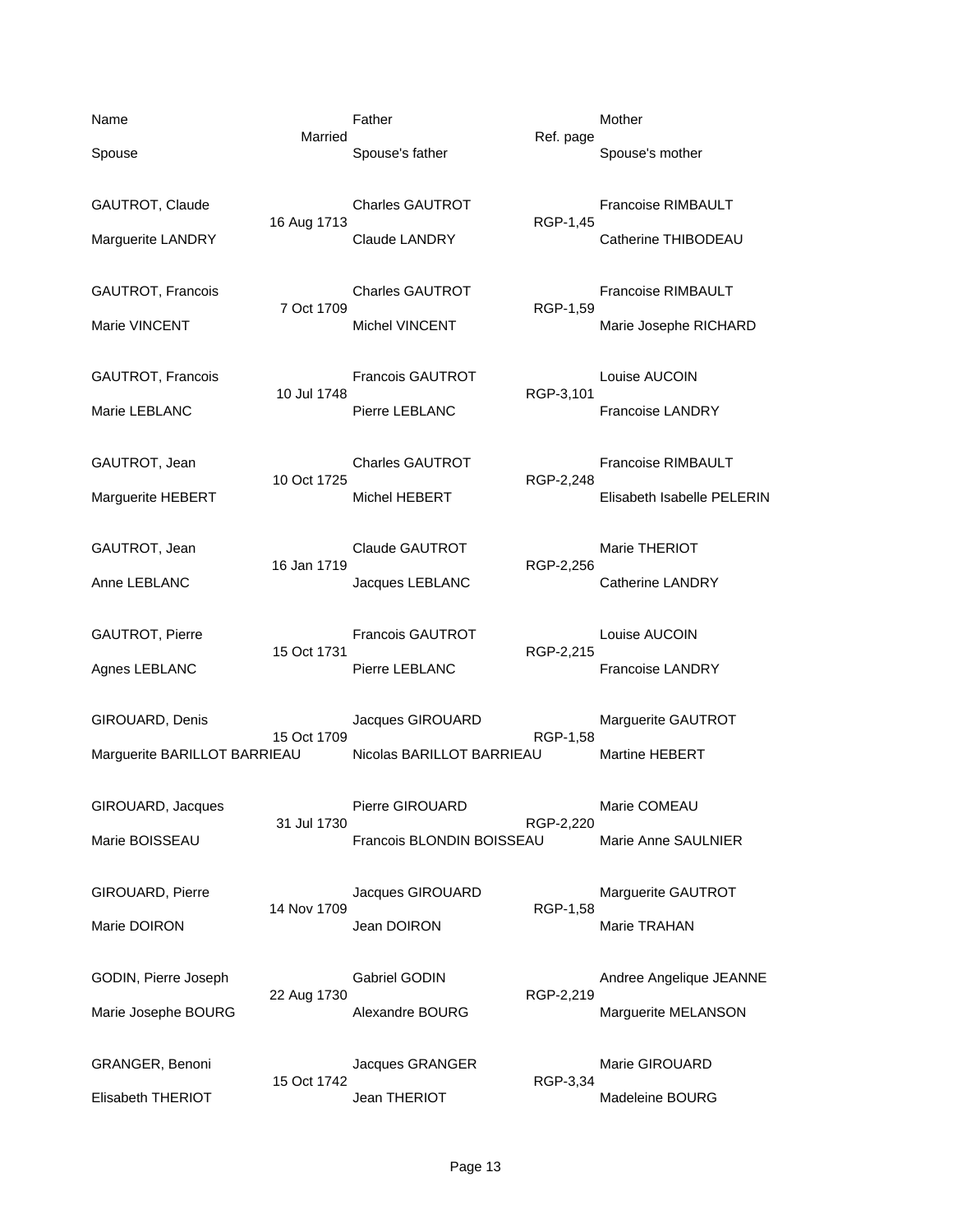| Name                     | Married     | Father                 | Ref. page | Mother<br>Spouse's mother |
|--------------------------|-------------|------------------------|-----------|---------------------------|
| Spouse                   |             | Spouse's father        |           |                           |
|                          |             |                        |           |                           |
| <b>GRANGER, Charles</b>  | 17 Feb 1738 | Jacques GRANGER        | RGP-2,183 | Marie GIROUARD            |
| Marie Josephe DAIGRE     |             | <b>Bernard DAIGRE</b>  |           | Angelique RICHARD         |
| <b>GRANGER, Charles</b>  |             | <b>Rene GRANGER</b>    |           | Marguerite THERIOT        |
| <b>Francoise LEBLANC</b> | 3 Nov 1733  | Jacques LEBLANC        | RGP-2,204 | <b>Catherine LANDRY</b>   |
| <b>GRANGER, Charles</b>  |             | Pierre GRANGER         |           | <b>Isabelle GUILBEAU</b>  |
| Marie LEBLANC            | 29 Jul 1726 | Jean LEBLANC           | RGP-2,234 | Marguerite RICHARD        |
| <b>GRANGER, Claude</b>   |             | Rene GRANGER           |           | Marguerite THERIOT        |
| <b>Brigitte LEBLANC</b>  | 14 Oct 1728 | Antoine LEBLANC        | RGP-2,229 | Anne LANDRY               |
|                          |             |                        |           |                           |
| GRANGER, Francois        | 20 Nov 1734 | Rene GRANGER           | RGP-2,194 | Marguerite THERIOT        |
| Anne LANDRY              |             | <b>Francois LANDRY</b> |           | Marie Joseph DOUCET       |
| GRANGER, Jean Baptiste   |             | Jacques GRANGER        |           | Marie GIROUARD            |
| Marie Josephe GAUTROT    | 9 Jul 1736  | Pierre GAUTROT         | RGP-2,198 | Marie-Josephe BUGEAUD     |
| GRANGER, Joseph          |             | Pierre GRANGER         |           | <b>Isabelle GUILBEAU</b>  |
|                          | 16 Jan 1719 | Pierre RICHARD         | RGP-2,256 |                           |
| Anne RICHARD             |             |                        |           | Marguerite LANDRY         |
| GRANGER, Joseph          |             | Jacques GRANGER        |           | Marie GIROUARD            |
| Marguerite THERIOT       | 20 Nov 1734 | <b>Jean THERIOT</b>    | RGP-2,194 | Madeleine BOURG           |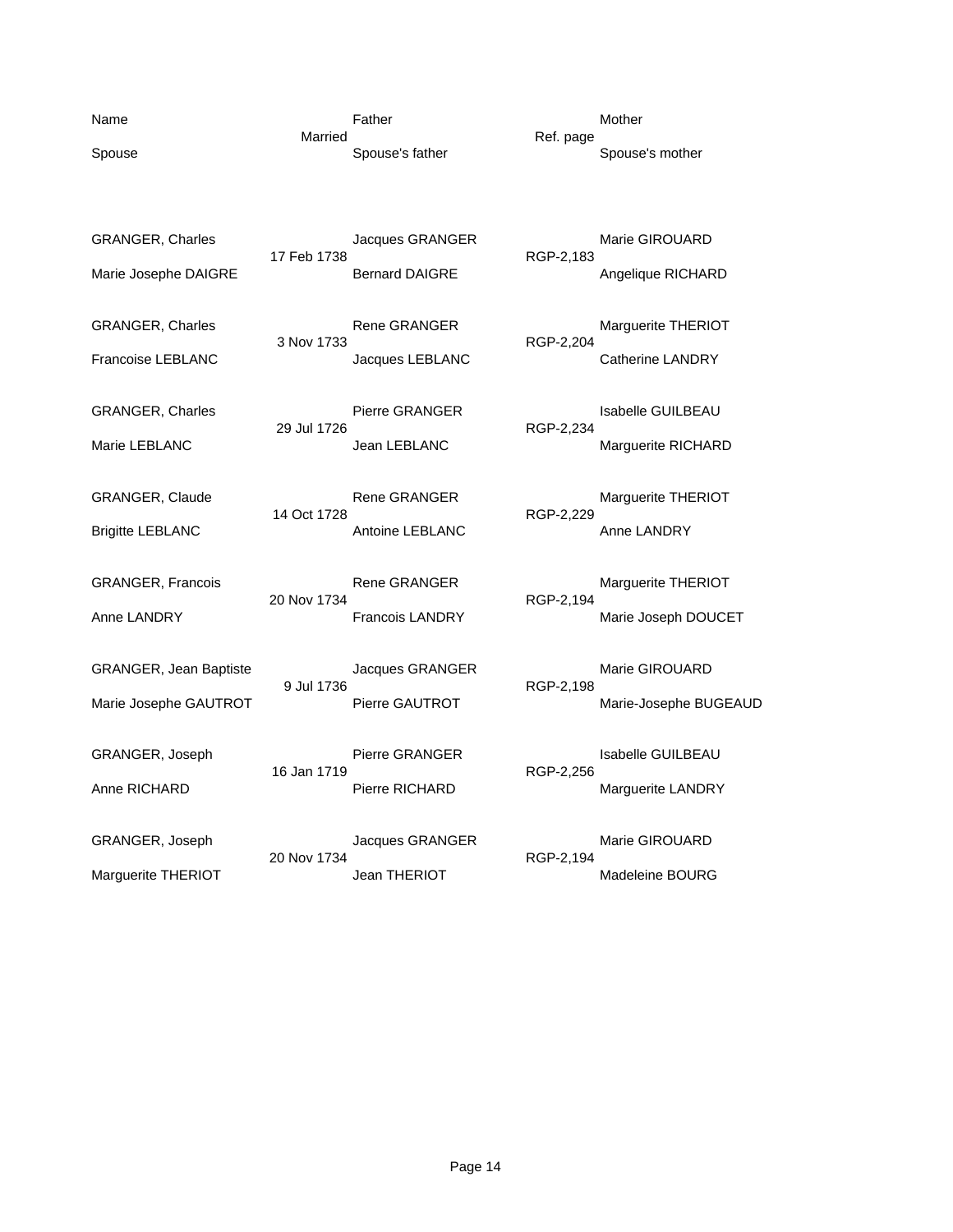GRANGER, Pierre **Example 23** Jan 1741 Pierre GRANGER Funders and RGP-3.13 Euphrosine GAUTROT Jean GAUTROT Anne LEBLANC

Name **Name Father** Mother Mother Mother Married Ref. page

8 Oct 1725 RGP-2,249

23 Jan 1741

GRANGER, Rene **Rene GRANGER** Marguerite THERIOT 20 Feb 1727 RGP-2,233

HACHE, Michel **Anne CORMIER** Michel HACHE Anne CORMIER 12 Oct 1711 RGP-1,54 Madeleine LEBLANC Jacques LEBLANC Catherine HEBERT

4 Feb 1744

HEBERT, Augustin **Augustin Augustin HEBERT** Anne BOUDROT<br>6 Aug 1736 RGP-2,189 6 Aug 1736 Marguerite Bonne LANDRY Claude LANDRY Claude LANDRY Madeleine DOUCET

HEBERT, Augustin Jean HEBERT Anne DOUCET 19 Sep 1712

HEBERT, Charles **Marguerite LANDRY** Jacques HEBERT Marguerite LANDRY 28 May 1733 RGP-2,206 Marguerite LEBLANC Francois LEBLANC Francois LEBLANC Jeanne HEBERT

13 Aug 1748 RGP-3,103 Elisabeth LEBLANC Pierre LEBLANC Jeanne THERIOT

12 Jan 1739 RGP-2,181 Marguerite LEBLANC **Rene LEBLANC** Rene LEBLANC **Rene LEBLANC** Jeanne LANDRY

HEBERT, Desire Jean **Louis (Baguette) HEBERT** Anne-Marie LABAUVE

15 Oct 1746 RGP-3,79 Marie LEBERT GEREAU CHERT Jean LEBERT SAND HEATH Jeanne BREAU

Spouse Spouse's father Spouse's mother Spouse's mother Spouse's mother

GRANGER, Joseph **Rene GRANGER** Marguerite THERIOT Marguerite LEBLANC **Marguerite LEBLANC** Jacques LEBLANC **Catherine LANDRY** 

Angelique COMEAU Etienne COMEAU Marguerite FOREST

HEBERT, Amand **Alternation State State State State State State State State State State State State State State State State State State State State State State State State State State State State State State State State Sta** Genevieve BABIN **Rene BABIN** Rene BABIN Isabelle Elisabeth GAUTROT

Anne BOUDROT Claude BOUDROT Anne Marie THIBODEAU

HEBERT, Charles **Marie Strutter Constructed Guillaume HEBERT** Marie Josephe DUPUIS

HEBERT, Charles **Rene (Groc) HEBERT** Marie BOUDROT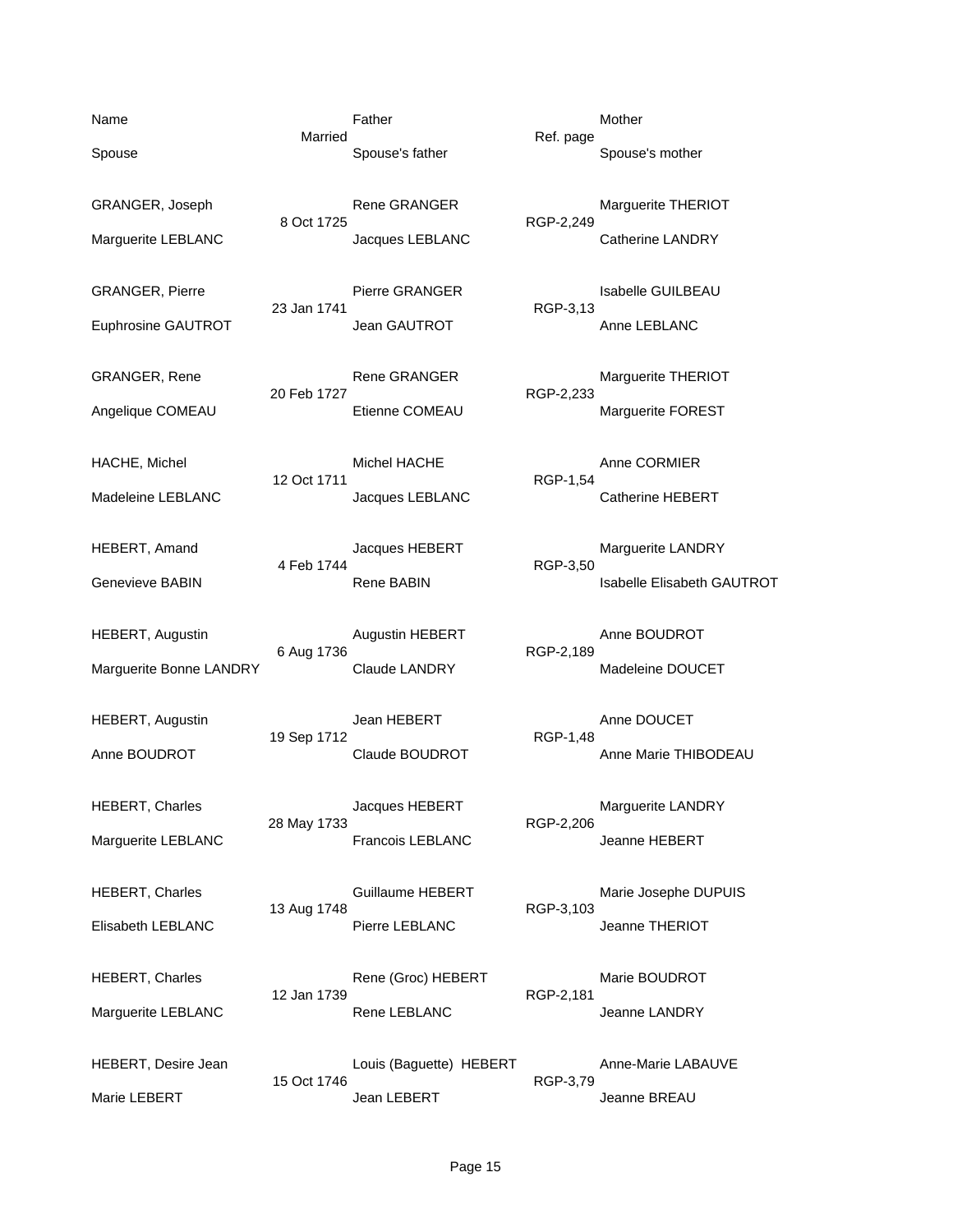| Name   |  |
|--------|--|
| Spouse |  |

Name **Name Father** Mother Mother Mother Married Ref. page

Spouse's father Spouse's mother

HEBERT, Emmanuel Etienne HEBERT Anne DUGAS<br>29 Oct 1744 RGP-3,56 29 Oct 1744 Marie BABIN Marie BABIN Marguerite THERIOT HEBERT, Etienne Jean HEBERT Jeanne DOIRON 18 Aug 1734<br>Claude BOUDROT Marie Josephe BOUDROT Claude BOUDROT Claude BOUDROT Catherine MEUNIER HEBERT, Francois **Marguerite LANDRY** Jacques HEBERT Marguerite LANDRY 17 Nov 1732 RGP-2,206 Marie Josephe MELANSON Jean MELANSON Marguerite DUGAS

26 Apr 1731 RGP-2,216 Marie Josephe THIBODEAU Antoine THIBODEAU Marie PREJEAN

HEBERT, Guillaume **Emmanuel HEBERT** Andree BRUN 14 Jan 1711 RGP-1,55 Marie Josephe DUPUIS Martin DUPUIS Marie LANDRY

HEBERT, Jacques **Marguerite LANDRY**<br>25 Oct 1745 RGP-3,68 25 Oct 1745<br>Joseph THERIOT

HEBERT, Jean **Example 20 For the HEBERT** FIEBERT All the United States of the HEBERT All the United States of the Etienne HEBERT 8 Jan 1720 RGP-2,254

HEBERT, Jean **Anne DOUCET**<br>27 Apr 1734 RGP-2.201 27 Apr 1734

HEBERT, Guillaume **Michel HEBERT** Elisabeth Isabelle PELERIN

Marguerite THERIOT **Marguerite THERIOT** Joseph THERIOT **Marguerite MELANSON** 

Elisabeth GRANGER **Pierre GRANGER** Pierre GRANGER Isabelle GUILBEAU

Marguerite LEPRINCE **All Strategies LEPRINCE** Marguerite HEBERT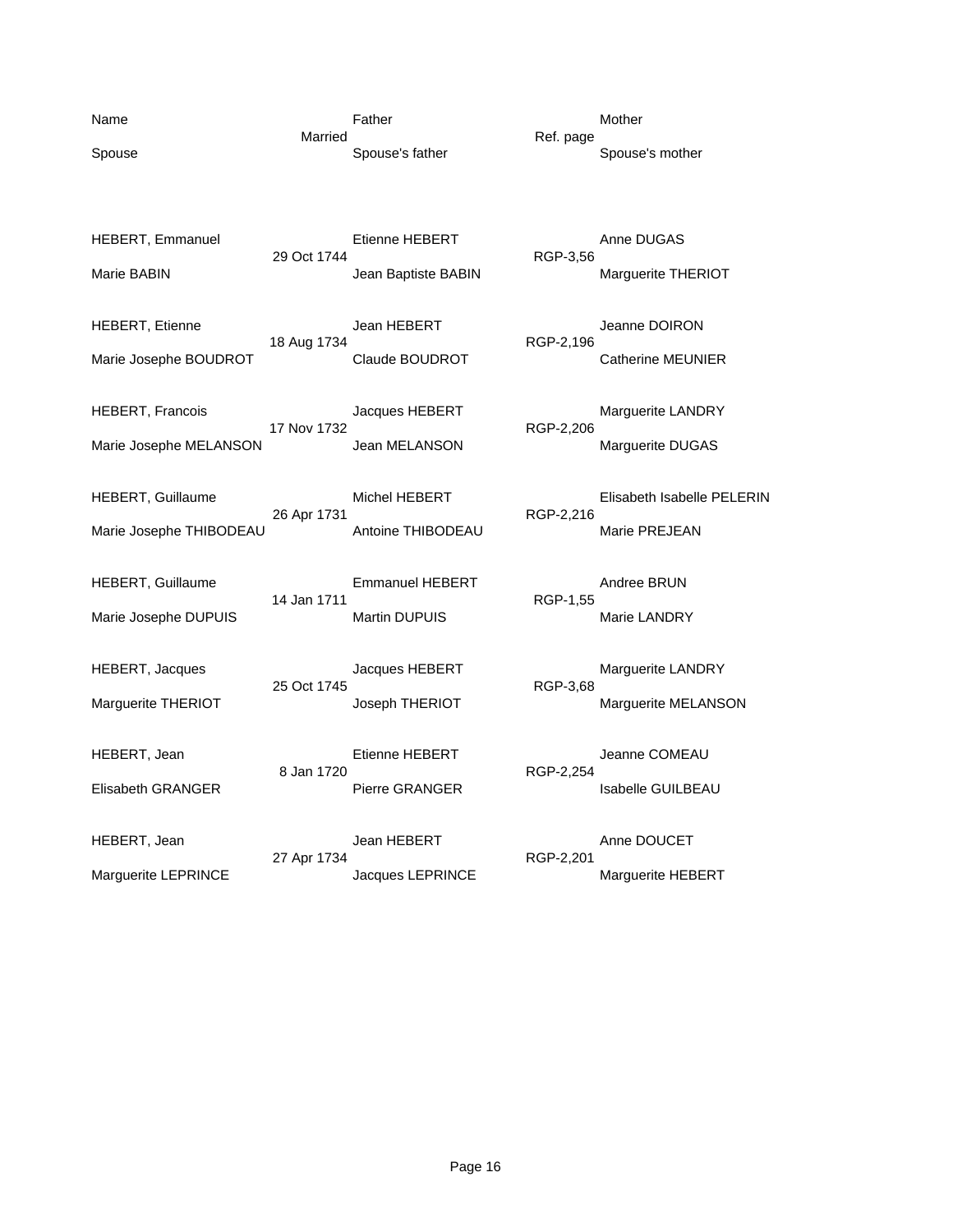Name **Name Father** Mother Mother Mother Married Ref. page Spouse Spouse's father Spouse's mother Spouse's mother Spouse's mother HEBERT, Michel **Elisabeth Isabelle PELERIN** Michel HEBERT **Elisabeth Isabelle PELERIN** 8 May 1726 **RGP-2,239** Marguerite GAUTROT Charles GAUTROT Francoise RIMBAULT HEBERT, Paul **Fraud Cuillaume HEBERT** Marie Josephe DUPUIS 14 May 1736 **RGP-2,199** Marguerite-Josephe MELANSON Philippe MELANSON Marie DUGAS HEBERT, Pierre **Augustin HEBERT** Anne BOUDROT 8 Oct 1747 RGP-3,90 Marie Josephe CLOUATRE Pierre CLOUATRE Marguerite LEBLANC HEBERT, Simon Pierre **Marie 19 Cuillaume HEBERT** Marie Josephe DUPUIS 19 Feb 1746 RGP-3,72 Marguerite ALLAIN **Pierre ALLAIN** Pierre ALLAIN Marguerite LEBLANC HELIE, Jean **Etienne HELIE** Marguerite LAPORTE<br>10 Oct 1729 RGP-2,225 10 Oct 1729 Marie LALANDE **Pierre LALANDE** Pierre LALANDE Anne PRETIEUX HENRY, Pierre **Marie Madeleine GODIN**<br>2 May 1736 **RGP-2,189** Marie Madeleine GODIN 2 May 1736 Marguerite BRASSEUX BRASSEUR Mathieu BRASSEUR Jeanne BELLEMERE CELESTIN LABAUVE, Antoine LOUIS Noel LABAUVE Marie RIMBAULT<br>10 Oct 1718 RGP-2.259 Catherine LEJEUNE Pierre LEJEUNE PHERE PRESENTED Marie THIBODEAU LANDRY, Abraham Abraham LANDRY Marie GUILBEAU 30 Jun 1732 RGP-2,211 Elisabeth LEBLANC Charles LEBLANC Marie GAUTROT LANDRY, Alexandre and Abraham LANDRY Marie GUILBEAU 24 Feb 1732 RGP-2,212 Anne FLAN **Anne FLAN** Jean Francois FLAN Marie DUPUIS LANDRY, Alexis **Marie Blanche LEBLANC** Antoine LANDRY Marie Blanche LEBLANC 23 Nov 1739 RGP-3.4 Marguerite AUCOIN **Rene AUCOIN** Rene AUCOIN Madeleine BOURG LANDRY, Antoine **Rene LANDRY CONSIDERIATE:** Rene LANDRY **Anne THERIOT** 13 Nov 1717 RGP-2,262 Marie MELANSON Philippe MELANSON Marie DUGAS

RGP-2,259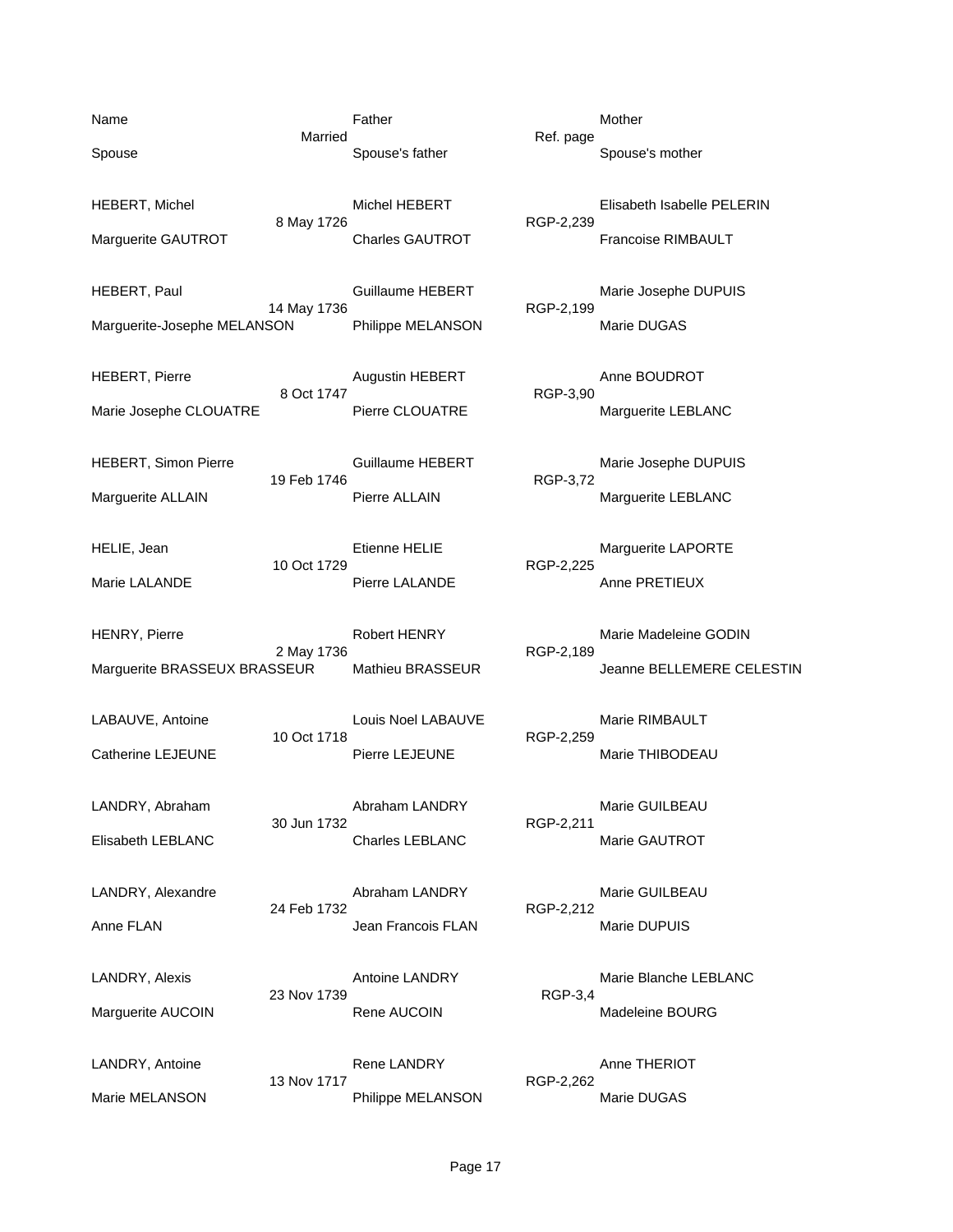| Name                                        |             | Father                                          |           | Mother                                     |
|---------------------------------------------|-------------|-------------------------------------------------|-----------|--------------------------------------------|
| Spouse                                      | Married     | Spouse's father                                 | Ref. page | Spouse's mother                            |
| LANDRY, Augustin<br>Marguerite GRANGER      | 26 Jun 1748 | Benjamin LANDRY<br><b>Charles GRANGER</b>       | RGP-3,100 | Marguerite BABIN<br>Marie LEBLANC          |
| LANDRY, Charles<br>Marie LEBLANC            | 25 Jun 1726 | Abraham LANDRY<br><b>Charles LEBLANC</b>        | RGP-2,239 | Marie GUILBEAU<br>Marie GAUTROT            |
| LANDRY, Charles<br>Cecile LEBLANC           | 7 Nov 1740  | <b>Rene LANDRY</b><br><b>Francois LEBLANC</b>   | RGP-3,11  | Anne THERIOT<br><b>Jeanne HEBERT</b>       |
| LANDRY, Charles<br>Anne LEBLANC             | 19 Oct 1743 | <b>Antoine LANDRY</b><br><b>Bernard LEBLANC</b> | RGP-3,46  | Marie Blanche LEBLANC<br>Marie BOURG       |
| LANDRY, Claude<br>Jeanne BELLEMERE CELESTIN | 15 May 1741 | <b>Rene LANDRY</b><br>Andre BELLEMERE CELESTIN  | RGP-3,17  | Marie BERNARD<br>Perrine BASILE            |
| LANDRY, Claude<br>Madeleine DOUCET          | 8 Feb 1712  | <b>Claude LANDRY</b><br>Jean DOUCET             | RGP-1,53  | Catherine THIBODEAU<br>Francoise BLANCHARD |
| LANDRY, Francois<br>Dorothee BOURG          | 21 Nov 1731 | Pierre LANDRY<br>Alexandre BOURG                | RGP-2,213 | Madeleine BROUSSARD<br>Marguerite MELANSON |
| LANDRY, Francois<br>Marie Joseph DOUCET     | 27 May 1711 | Antoine LANDRY<br>Jean DOUCET                   | RGP-1,51  | Marie THIBODEAU<br>Francoise BLANCHARD     |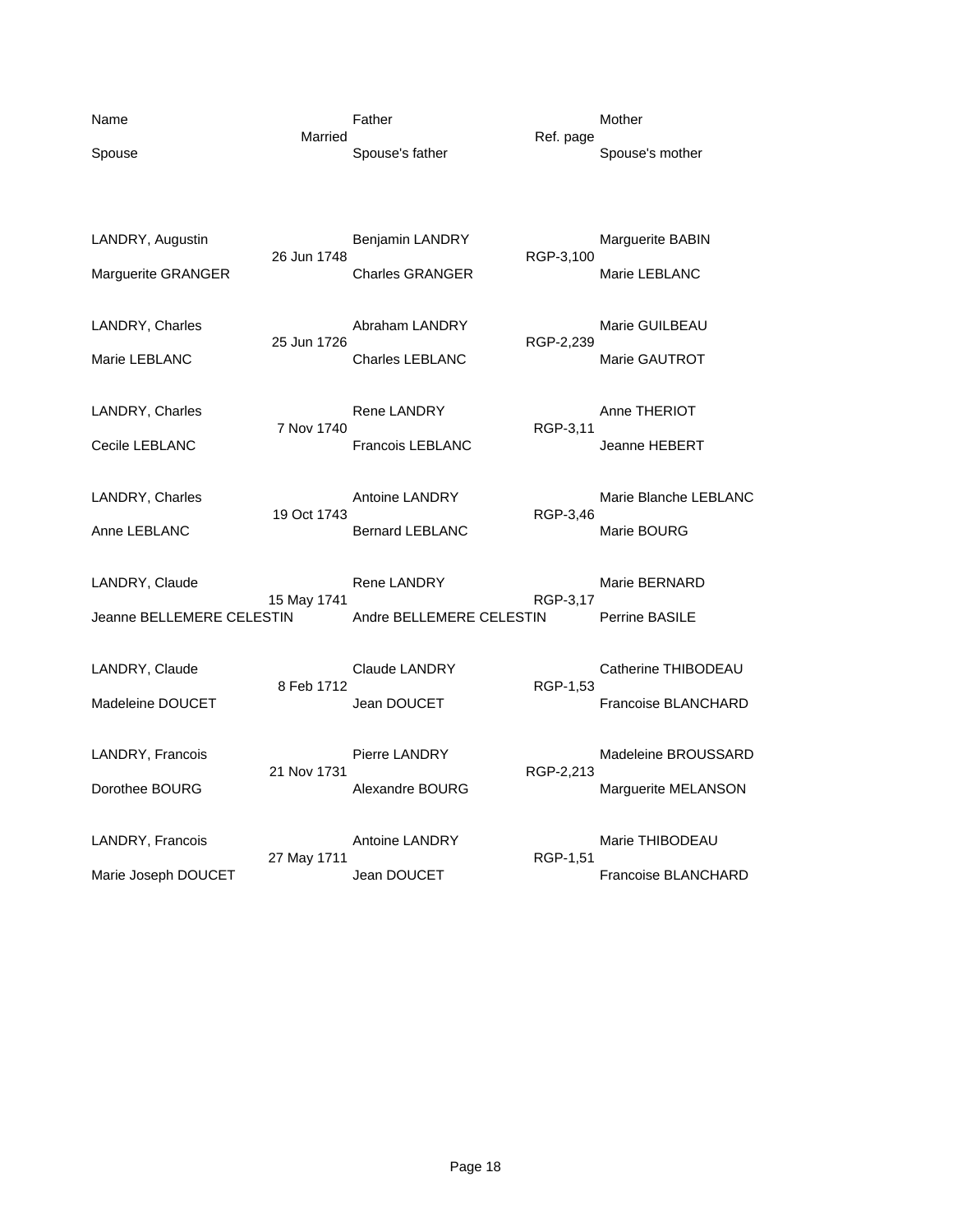Name **Name Father** Mother Mother Mother Married Ref. page

4 Jul 1729 RGP-2,227

6 Nov 1742 RGP-3,95 Helene LEBLANC Jacques LEBLANC Cecile DUPUIS

15 May 1747 **RGP-3,85** 

16 Nov 1711 RGP-1,53 Marguerite GAUTROT Claude GAUTROT Marie THERIOT

LANDRY, Jean Baptiste **Marguerite GAUTROT** Jean Baptiste LANDRY Marguerite GAUTROT 29 Oct 1737 RGP-2,187 Marie-Joseph LEBLANC Francois LEBLANC Francois LEBLANC Jeanne HEBERT

30 Jul 1748

17 Oct 1718 Marguerite COMEAU **Alta in the SABIN** Jean le jeune COMEAU **Catherine BABIN** 

10 Nov 1727 RGP-2,231 Marie Josephe COMEAU **Dean le jeune COMEAU** Catherine BABIN

LANDRY, Joseph Rene LANDRY Marie DUGAS 3 Nov 1733 RGP-2,204

11 Jan 1745 RGP-3,59

20 Oct 1732 RGP-2,208

Spouse Spouse's father Spouse's mother Spouse's mother Spouse's mother

LANDRY, Germain **Germain LANDRY** Marie MELANSON Anne LEBLANC Francois LEBLANC Jeanne HEBERT

LANDRY, Honore **Rene LANDRY** Marie Madeleine MELANSON

LANDRY, Honore **Rene LANDRY** Marie Madeleine MELANSON Madeleine GAUTROT Charles GAUTROT Madeleine BLANCHARD

LANDRY, Jean Baptiste Jean LANDRY Cecile MELANSON

LANDRY, Jean Baptiste **Antoine LANDRY** Marie Blanche LEBLANC<br>RGP-3,102 Elisabeth AUCOIN Rene AUCOIN Madeleine BOURG

LANDRY, Jean Baptiste **Claude LANDRY** Claude LANDRY Catherine THIBODEAU

LANDRY, Joseph Claude LANDRY Catherine THIBODEAU

Marie Josephe RICHARD **Rene RICHARD** Rene RICHARD Marie Josephe BABIN

LANDRY, Joseph **Antoine LANDRY** Marie THIBODEAU Marie Josephe BOURG **Alexandre BOURG** Marguerite MELANSON

LANDRY, Paul **Antoine LANDRY** Marie Blanche LEBLANC Marie Josephe HEBERT **Guillaume HEBERT** Marie Josephe DUPUIS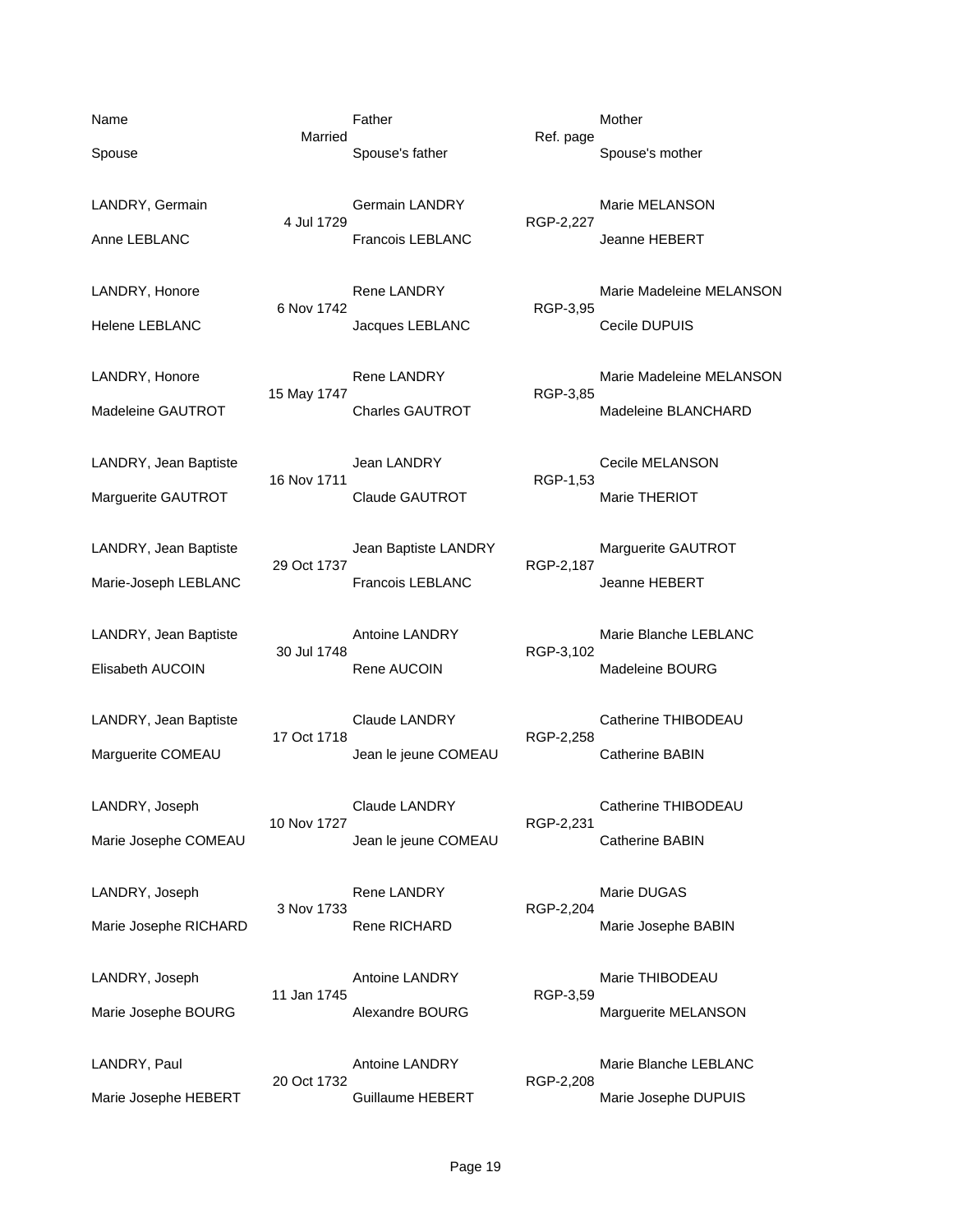| Name<br>Spouse                           | Married     | Father<br>Spouse's father                     | Ref. page | Mother<br>Spouse's mother                    |
|------------------------------------------|-------------|-----------------------------------------------|-----------|----------------------------------------------|
| LANDRY, Pierre<br>Anne THERIOT           | 19 Nov 1725 | Rene LANDRY<br><b>Claude THERIOT</b>          | RGP-2,243 | Anne THERIOT<br>Agnes AUCOIN                 |
| LANDRY, Rene<br>Marie DUGAS              | 16 Nov 1711 | Jean LANDRY<br>Abraham DUGAS                  | RGP-1,53  | Cecile MELANSON<br>Jeanne GUILBEAU           |
| LANDRY, Rene<br>Marie Madeleine MELANSON | 8 Nov 1712  | <b>Claude LANDRY</b><br>Pierre Pedro MELANSON | RGP-1,47  | Catherine THIBODEAU<br>Marie BLANCHARD       |
| LANDRY, Rene<br>Marie THERIOT            | 18 Feb 1737 | Abraham LANDRY<br>Jacques THERIOT             | RGP-2,198 | Marie GUILBEAU<br>Marie Marguerite LEBLANC   |
| LANOUE, Charles<br>Marie Josephe LANDRY  | 12 Jun 1729 | Pierre LANOUE<br><b>Charles LANDRY</b>        | RGP-2,228 | Marie GRANGER<br>Catherine BROUSSARD         |
| LAPIERRE, Jacques<br>Marie SAULNIER      | 22 Oct 1714 | <b>Francois LAPIERRE</b><br>Louis SAULNIER    | RGP-1,40  | Jeanne RIMBAULT<br>Louise BASTINEAU          |
| LEBLANC, Antoine<br>Marie BABIN          | 16 jul 1726 | Antoine LEBLANC<br><b>Charles BABIN</b>       | RGP-2,237 | Anne LANDRY<br>Madeleine RICHARD             |
| LEBLANC, Benoni<br>Marguerite HEBERT     | 13 Aug 1748 | Francois LEBLANC<br>Guillaume HEBERT          | RGP-3,103 | <b>Jeanne HEBERT</b><br>Marie Josephe DUPUIS |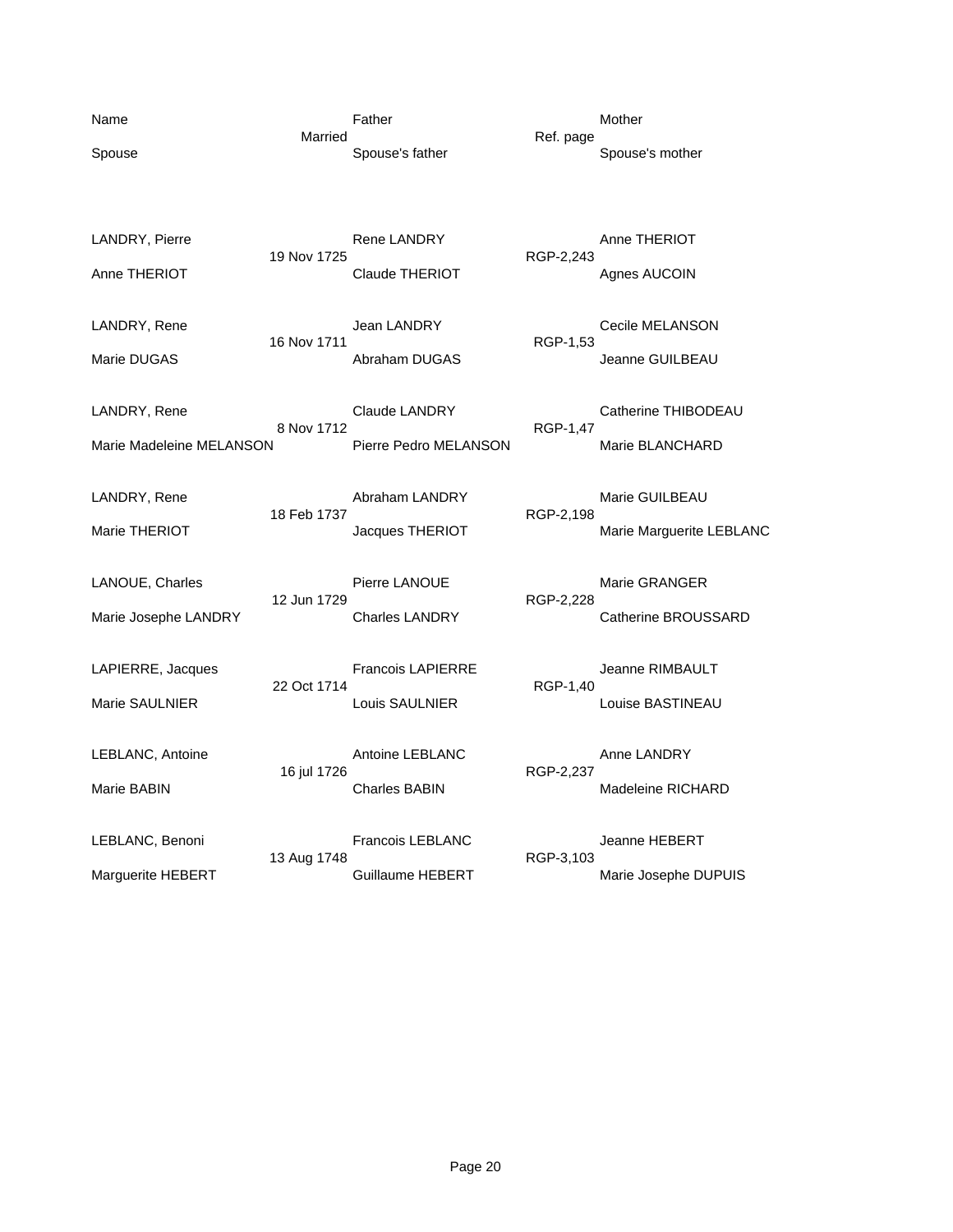Name **Name Father** Mother Mother Mother Married Ref. page Spouse Spouse's father Spouse's mother Spouse's mother Spouse's mother LEBLANC, Bernard **Cathering Catherine HEBERT** Jacques LEBLANC Catherine HEBERT 7 Feb 1714 RGP-1,43 Marie BOURG **Marie BOURG** Alexandre BOURG Marguerite MELANSON LEBLANC, Blaise Jean LEBLANC Anne LANDRY 25 Sep 1747 Marie Josephe MELANSON Joseph MELANSON Marguerite LEBLANC LEBLANC, Charles **Andre LEBLANC** Marie DUGAS 23 Oct 1730 RGP-2,218 Marie Josephe FLAN **Marie Josephe FLAN** Jean Francois FLAN Marie DUPUIS LEBLANC, Charles **Catherine LANDRY** Jacques LEBLANC Catherine LANDRY 26 Sep 1741 RGP-3,21 Elisabeth THIBODEAU Jean THIBODEAU Marguerite HEBERT LEBLANC, Charles **Rene LEBLANC** Jeanne LANDRY 27 Sep 1745 RGP-3,66 Anne BOUDROT Claude BOUDROT Claude BOUDROT Catherine MEUNIER LEBLANC, Charles Honore Pierre LEBLANC Jeanne THERIOT<br>16 Aug 1741 RGP-3,20 16 Aug 1741 Anne HEBERT **Anne HEBERT** Jacques HEBERT Marguerite LANDRY LEBLANC, Claude **Rene LEBLANC** Anne BOURGEOIS 4 May 1718 RGP-2,261 Jeanne Anne DUGAS Abraham DUGAS Jeanne GUILBEAU LEBLANC, Claude **Rene LEBLANC** Rene LEBLANC Jeanne LANDRY 12 Feb 1738 RGP-2,184 Judique BENOIT **Pierre BENOIT** Pierre BENOIT Elisabeth LEJUGE LEBLANC, Etienne **Rene LEBLANC** Anne THERIOT 1 Oct 1742 RGP-3,33 Elisabeth Isabelle BOUDROT Claude BOUDROT Catherine HEBERT LEBLANC, Felix Claude LEBLANC Jeanne Anne DUGAS 10 Oct 1742 RGP-3,33 Marie Josephte THERIOT 
and THERIOT State of the Madeleine BOURG LEBLANC, Francois Jacques LEBLANC Catherine HEBERT 19 Sep 1712 RGP-1,48 Marguerite BOUDROT Claude BOUDROT Anne Marie THIBODEAU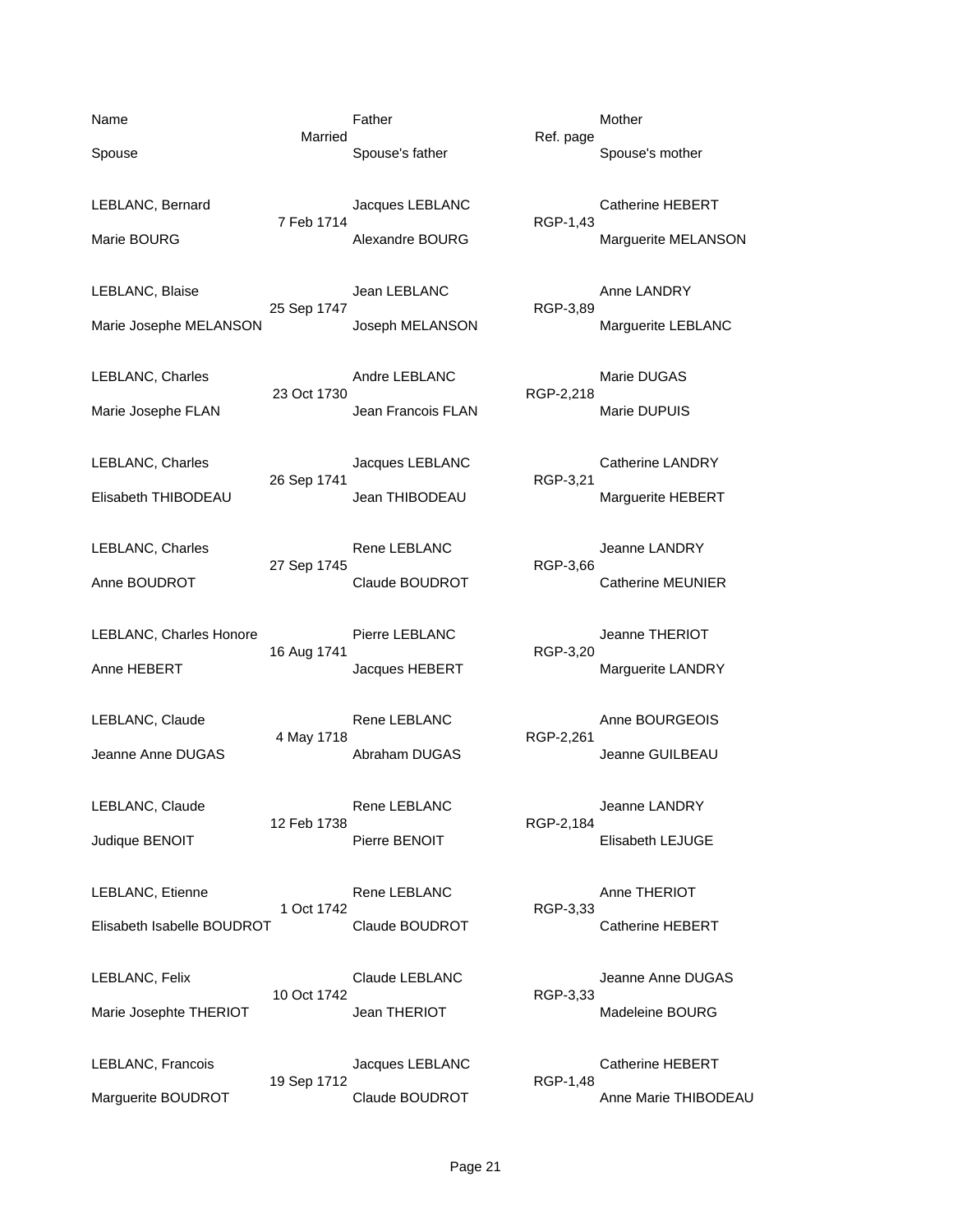| Name<br>Spouse                               | Married     | Father<br>Spouse's father                       | Ref. page | Mother<br>Spouse's mother                   |
|----------------------------------------------|-------------|-------------------------------------------------|-----------|---------------------------------------------|
| LEBLANC, Jacques<br>Catherine Josephe FOREST | 12 Jun 1730 | Jacques LEBLANC<br><b>Pierre FOREST</b>         | RGP-2,222 | <b>Catherine LANDRY</b><br>Cecile RICHARD   |
| LEBLANC, Jacques<br><b>Henriette DUPUIS</b>  | 18 Jun 1731 | Jean LEBLANC<br><b>Martin DUPUIS</b>            | RGP-2,216 | Marguerite RICHARD<br>Marie LANDRY          |
| LEBLANC, Jacques<br>Catherine BOUDROT        | 14 Nov 1718 | Andre LEBLANC<br>Claude BOUDROT                 | RGP-2,257 | Marie DUGAS<br><b>Catherine MEUNIER</b>     |
| LEBLANC, Jacques<br>Marguerite LANOUE        | 15 Oct 1731 | Andre LEBLANC<br>Louis LANOUE                   | RGP-2,214 | Marie DUGAS<br>Marie RIMBAULT               |
| LEBLANC, Jacques<br><b>Catherine LANDRY</b>  | 18 Sep 1727 | <b>Francois LEBLANC</b><br><b>Pierre LANDRY</b> | RGP-2,232 | <b>Jeanne HEBERT</b><br>Madeleine BROUSSARD |
| LEBLANC, Jean<br>Anne LANDRY                 | 4 Feb 1715  | Antoine LEBLANC<br><b>Rene LANDRY</b>           | RGP-1,37  | Marie BOURGEOIS<br>Anne THERIOT             |
| LEBLANC, Jean<br>Francoise BLANCHARD         | 9 Jul 1726  | Jean LEBLANC<br>Rene BLANCHARD                  | RGP-2,238 | Jeanne BOURGEOIS<br>Anne LANDRY             |
| LEBLANC, Jean Baptiste<br>Marguerite HEBERT  | 3 Jul 1741  | Rene LEBLANC<br>Rene (Groc) HEBERT              | RGP-3,19  | Jeanne LANDRY<br>Marie BOUDROT              |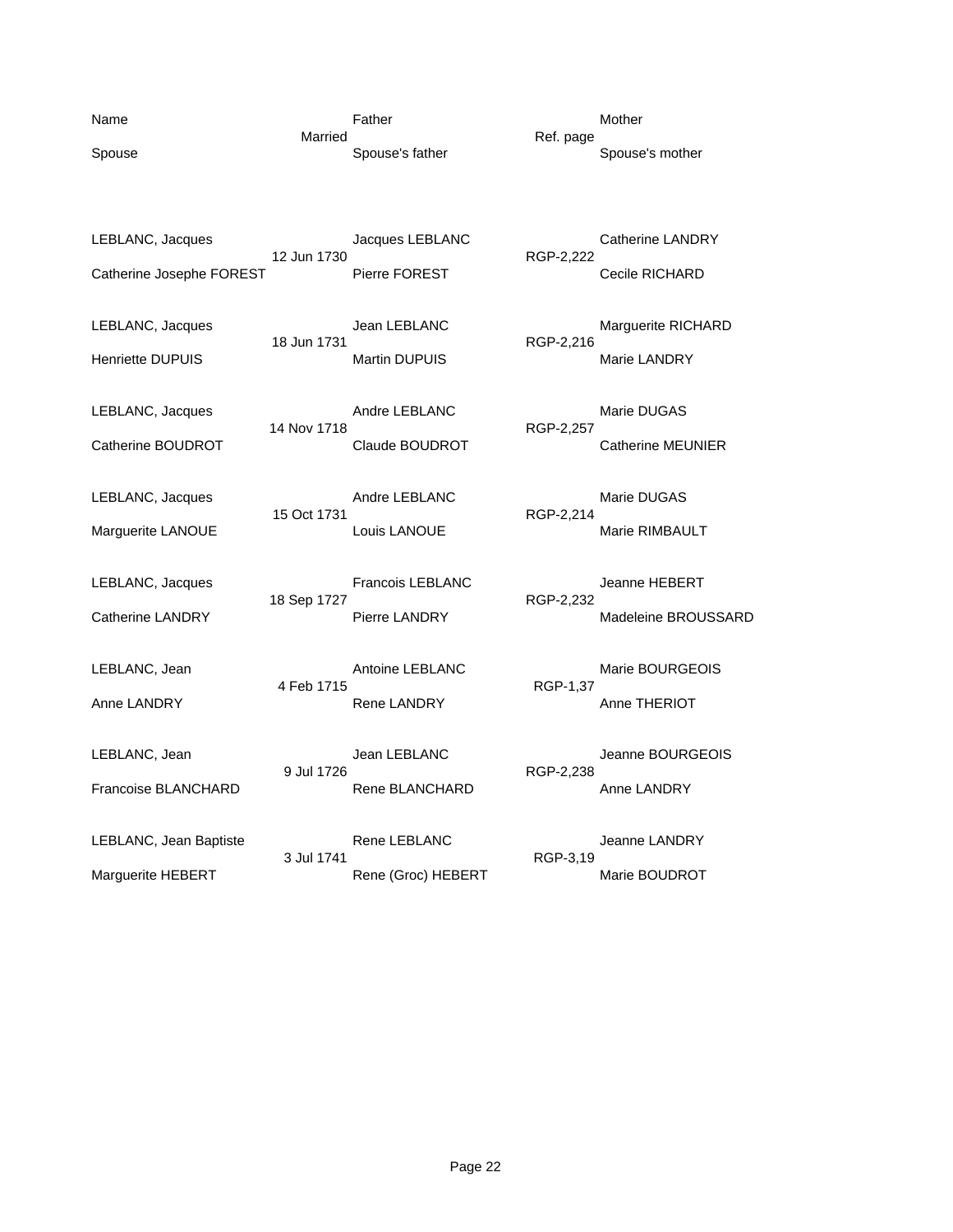LEBLANC, Jean Baptiste **Construction Construction Construction** Anne LANDRY

8 Nov 1745

29 Jul 1726

16 Oct 1747

23 Nov 1747

Name **Name Father** Mother Mother Mother Married Ref. page Spouse Spouse's father Spouse's mother Spouse's mother Spouse's mother

11 Jan 1745 RGP-3,60 Marguerite MELANSON **Marguerite LEBLANC** Joseph MELANSON Marguerite LEBLANC

LEBLANC, Jean Baptiste **Francois LEBLANC** Jeanne HEBERT<br>8 Nov 1745 RGP-3.68 Marie LANDRY **Marie LANDRY** Jean LANDRY **Marie MELANSON** 

LEBLANC, Joseph Jacques LEBLANC Elisabeth BOUDROT 26 Nov 1742 RGP-3,35 Madeleine MELANSON Paul MELANSON Marie THERIOT

LEBLANC, Joseph Jean LEBLANC Jeanne BOURGEOIS 18 Jul 1730 RGP-2,220 Madeleine LALANDE **Pierre LALANDE** Pierre LALANDE Anne PRETIEUX

LEBLANC, Joseph Antoine LEBLANC Marie BOURGEOIS 13 Feb 1719 RGP-2,255 Anne BOURG **Alexandre BOURG** Marguerite MELANSON

LEBLANC, Joseph Andre **Andre BEBLANC** Marie DUGAS<br>29 Jul 1726 RGP-2,236 Marie GRANGER **Jacques GRANGER** Marie GIROUARD

LEBLANC, Mathurin **Charles LEBLANC** Marie GAUTROT<br>16 Oct 1747 **COMPLE RANC ROUTROT** RGP-3,90 Elisabeth BABIN Jean Baptiste BABIN Marguerite THERIOT

LEBLANC, Olivier Rene LEBLANC BEREANC, Olivier Rene LEBLANC RGP-3,92 Marie Josephe AUCOIN Martin AUCOIN Marie Josephe AUCOIN

LEBLANC, Paul **Antoine LEBLANC** Anne LANDRY 13 Nov 1730 RGP-2,218 Madeleine FOREST Pierre FOREST Pierre FOREST Cecile RICHARD

LEBLANC, Paul **Pierre LEBLANC** Elisabeth BOUDROT 27 Aug 1743 RGP-3,42 Elisabeth Gautrot Pierre GAUTROT Marie-Josephe BUGEAUD

LEBLANC, Pierre **Rene LEBLANC** CHANDREY **CHANGE AREA** 24 Oct 1740 RGP-3,10 Claire BOUDREAU Claude BOUDROT Catherine MEUNIER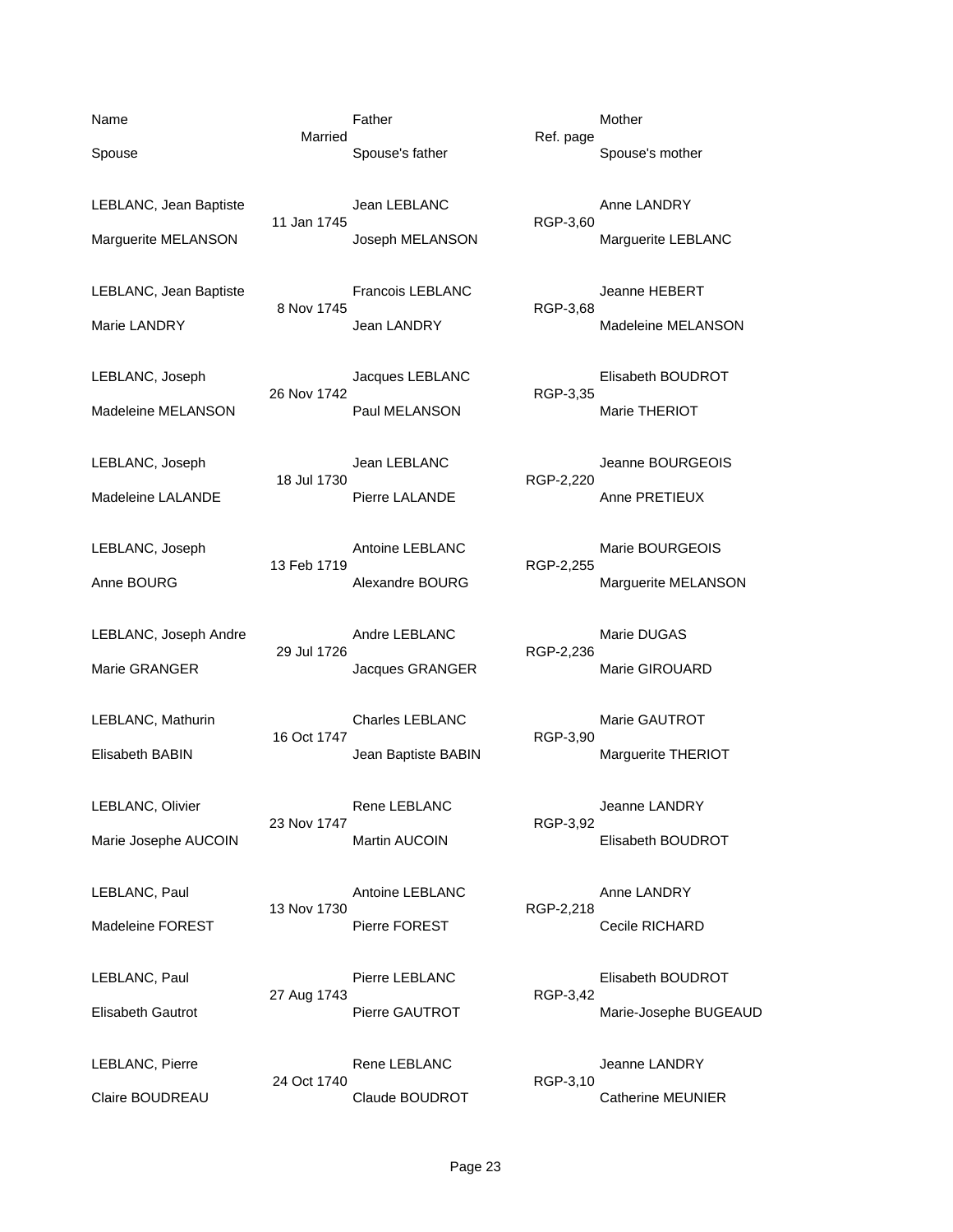| Name                  | Married     | Father                 | Ref. page | Mother                      |
|-----------------------|-------------|------------------------|-----------|-----------------------------|
| Spouse                |             | Spouse's father        |           | Spouse's mother             |
|                       |             |                        |           |                             |
| LEBLANC, Pierre       |             | Jean LEBLANC           |           | Jeanne BOURGEOIS            |
| Marguerite GAUTROT    | 18 Nov 1737 | <b>Charles GAUTROT</b> | RGP-2,186 | Madeleine BLANCHARD         |
| LEBLANC, Pierre       |             | Jean LEBLANC           |           | Marguerite RICHARD          |
| Anne THERIOT          | 14 Oct 1721 | Jean THERIOT           | RGP-2,253 | Jeanne LANDRY               |
| LEBLANC, Pierre       |             | Jacques LEBLANC        |           | <b>Catherine HEBERT</b>     |
| Marie LANDRY          | 15 Nov 1718 | <b>Rene LANDRY</b>     | RGP-2,256 | Anne THERIOT                |
| LEBLANC, Pierre       |             | Antoine LEBLANC        |           | Marie BOURGEOIS             |
| Francoise LANDRY      | 16 Feb 1711 | Antoine LANDRY         | RGP-1,52  | Marie THIBODEAU             |
| LEBLANC, Pierre       |             | Rene LEBLANC           |           | Anne BOURGEOIS              |
| Jeanne THERIOT        | 26 Oct 1711 | Jean THERIOT           | RGP-1,54  | Jeanne LANDRY               |
|                       |             |                        |           |                             |
| LEBLANC, Pierre       | 4 Oct 1745  | Jacques LEBLANC        | RGP-3,67  | Elisabeth BOUDROT           |
| Marie Madeleine BABIN |             | Joseph BABIN           |           | Angelique LANDRY            |
| LEBLANC, Rene         | 30 Jul 1709 | Rene LEBLANC           | RGP-1,59  | Anne BOURGEOIS              |
| Elizabeth MELANSON    |             | Pierre MELANSON        |           | Marguerite MIUS D'ENTREMONT |
| LEBLANC, Simon        |             | Joseph LEBLANC         |           | Anne BOURG                  |
| Elisabeth LEBLANC     | 16 Jul 1748 | Jacques LEBLANC        | RGP-3,101 | Catherine LANDRY            |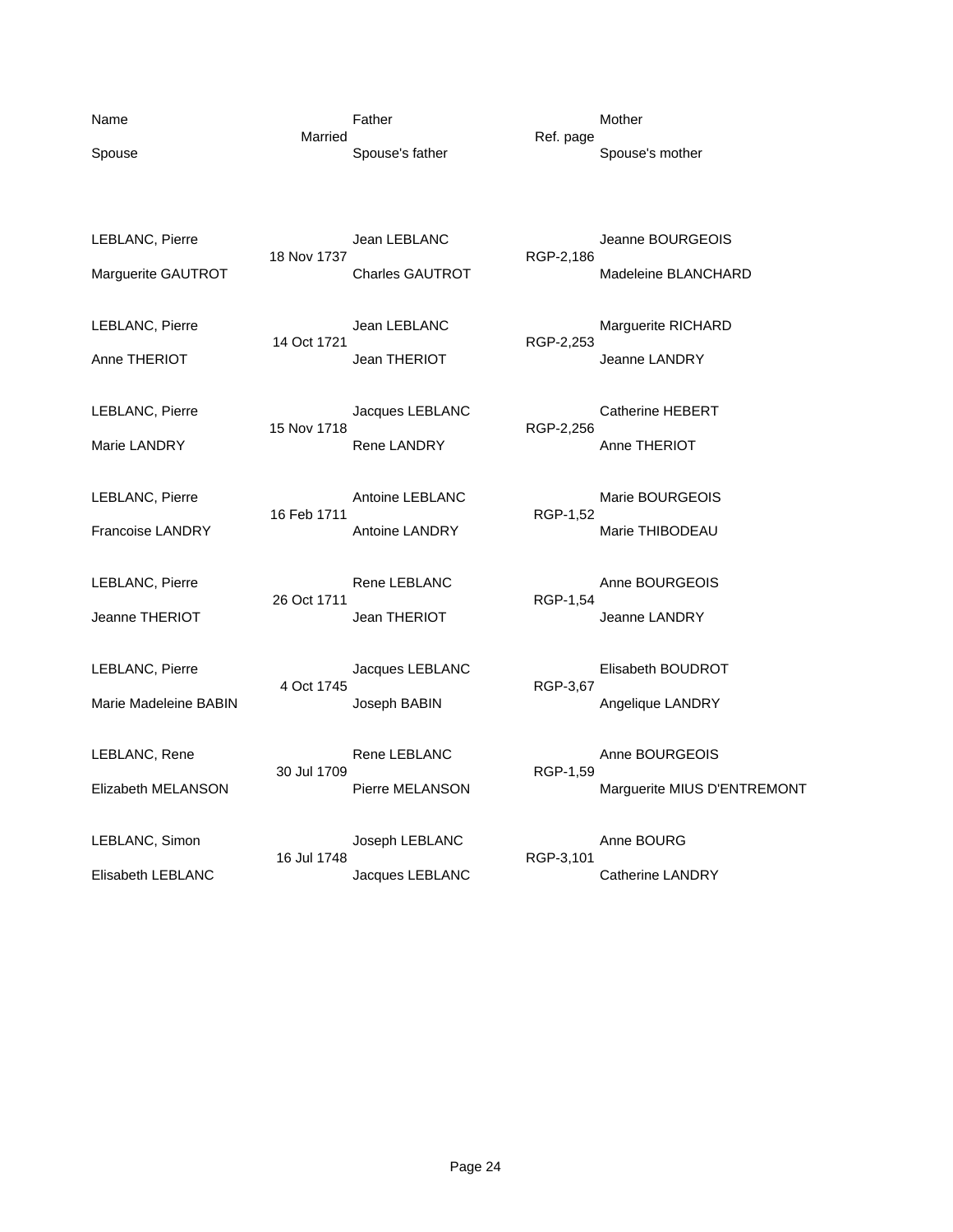| Name                                          |             | Father                                       |           | Mother                                           |
|-----------------------------------------------|-------------|----------------------------------------------|-----------|--------------------------------------------------|
| Spouse                                        | Married     | Spouse's father                              | Ref. page | Spouse's mother                                  |
| LEBORGNE, Alexandre                           | 9 Jan 1731  | Alexandre LEBORGNE                           | RGP-2,216 | Marie Anastasie de ST-CASTIN                     |
| Marie LEBLANC                                 |             | Jean LEBLANC                                 |           | Jeanne BOURGEOIS                                 |
| LEJEUNE, Martin BRIARD<br>Marie ARNAUD RENAUD | 16 Oct 1729 | Pierre LEJEUNE                               | RGP-2,224 | unknown DOUCET                                   |
| LEJEUNE, Pierre<br>Marie LEBLANC              | 24 Jul 1742 | Pierre LEJEUNE<br>Jacques LEBLANC            | RGP-3,30  | Jeanne BENOIT<br>Catherine BOUDROT               |
| LEJEUNE, Pierre<br>Jeanne BENOIT              | 12 Sep 1712 | Pierre LEJEUNE<br>Martin BENOIT              | RGP-1,12  | Marie THIBODEAU<br>Marie CHAUSSEGROS             |
| LEPRINCE, Antoine<br>Anne TRAHAN              | 23 May 1712 | Jacques LEPRINCE<br>Guillaume TRAHAN         | RGP-1,11  | Marguerite HEBERT<br>Jacqueline Jacquette BENOIT |
| LEPRINCE, Francois<br>Catherine BENOIT        | 23 May 1712 | Jacques LEPRINCE<br>Martin BENOIT            | RGP-1,11  | Marguerite HEBERT<br>Marie CHAUSSEGROS           |
| LEVRON, Simon<br>Marguerite RENAUD            | 21 Feb 1746 | Jacques LEVRON<br>Louis dit PROVENCAL RENAUD | RGP-3,72  | Marie DOUCET<br>Marie Madeleine LAPIERRE         |
| MAZEROLLE, Joseph<br>Anne DAIGRE              | 8 Jan 1748  | Louis MAZEROLLE<br>Joseph DAIGRE             | RGP-3,94  | Genevieve FOREST<br>Madeleine GAUTROT            |
| MELANSON, Etienne<br><b>Francoise GRANGER</b> | 9 Jan 1747  | Jean MELANSON<br>Joseph GRANGER              | RGP-3,81  | Marguerite DUGAS<br>Anne RICHARD                 |
| MELANSON, Jean<br>Cecile AUCOIN               | 22 Oct 1732 | Ambroise MELANSON<br>Martin AUCOIN           | RGP-2,208 | <b>Francoise BOURG</b><br>Catherine THERIOT      |
| MELANSON, Jean Baptiste<br>Madeleine LEBLANC  | 28 Feb 1729 | Jean MELANSON<br>Jacques LEBLANC             | RGP-2,228 | Marguerite DUGAS<br>Catherine LANDRY             |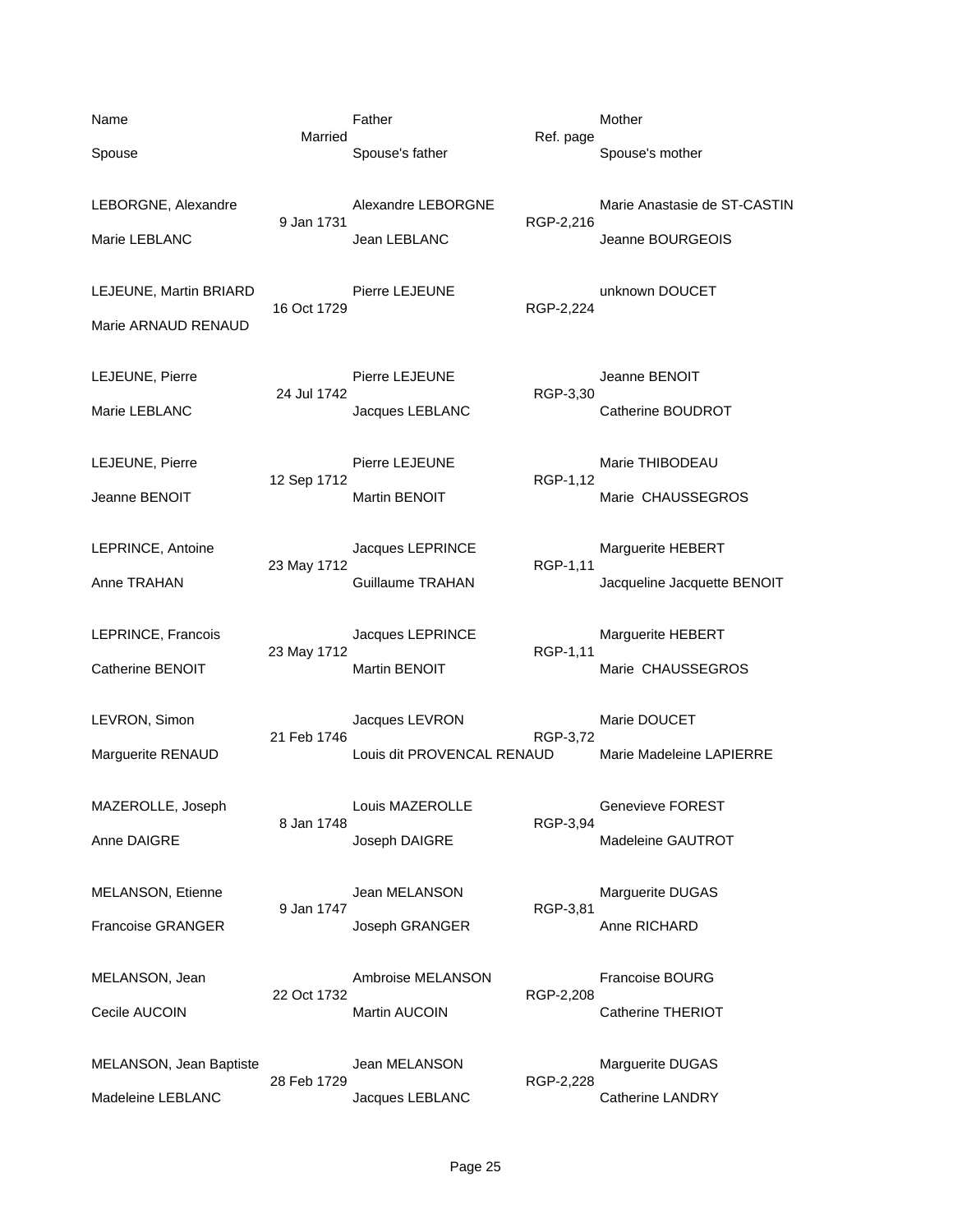| Name                    |             | Father                       |           | Mother                      |
|-------------------------|-------------|------------------------------|-----------|-----------------------------|
| Spouse                  | Married     | Spouse's father              | Ref. page | Spouse's mother             |
|                         |             |                              |           |                             |
| MELANSON, Joseph        |             | Pierre Pedro MELANSON        |           | Marie BLANCHARD             |
| Madeleine HEBERT        | 20 Jan 1738 | Jacques HEBERT               | RGP-2,185 | Marguerite LANDRY           |
| MELANSON, Joseph        | 19 Aug 1748 | Pierre Pedro MELANSON        | RGP-3,103 | Marie BLANCHARD             |
| Marguerite HEBERT       |             | <b>Germain Michel HEBERT</b> |           | Anne CAISSIE                |
| MELANSON, Paul          | 8 Nov 1712  | Pierre MELANSON              | RGP-1,47  | Marguerite MIUS D'ENTREMONT |
| Marie THERIOT           |             | <b>Germain THERIOT</b>       |           | Anne RICHARD                |
| <b>MELANSON, Pierre</b> | 16 Feb 1745 | Philippe MELANSON            | RGP-3,62  | Marie DUGAS                 |
| Marie Madeleine LEBLANC |             | Pierre LEBLANC               |           | Marie LANDRY                |
| <b>MELANSON, Pierre</b> | 8 Jun 1734  | Jean MELANSON                | RGP-2,201 | Marguerite DUGAS            |
| Rosalie BLANCHARD       |             | Rene BLANCHARD               |           | Anne LANDRY                 |
| MEUNIER, Joseph         | 27 apr 1734 | Paul MEUNIER                 | RGP-2,201 | Claire D'ABBADIE            |
| Marie Josephe LEBLANC   |             | Rene LEBLANC                 |           | Elizabeth MELANSON          |
| MORDANT, Joseph         | 7 Jan 1715  | Geoffroy MORDANT             | RGP-1,37  | Guillemette LORANGE         |
| Marie HEBERT            |             | Michel HEBERT                |           | Elisabeth Isabelle PELERIN  |
| OUDY, Jacques           | 16 Aug 1717 |                              | RGP-2,264 |                             |
| Marguerite SAULNIER     |             | Louis SAULNIER               |           | Louise BASTINEAU            |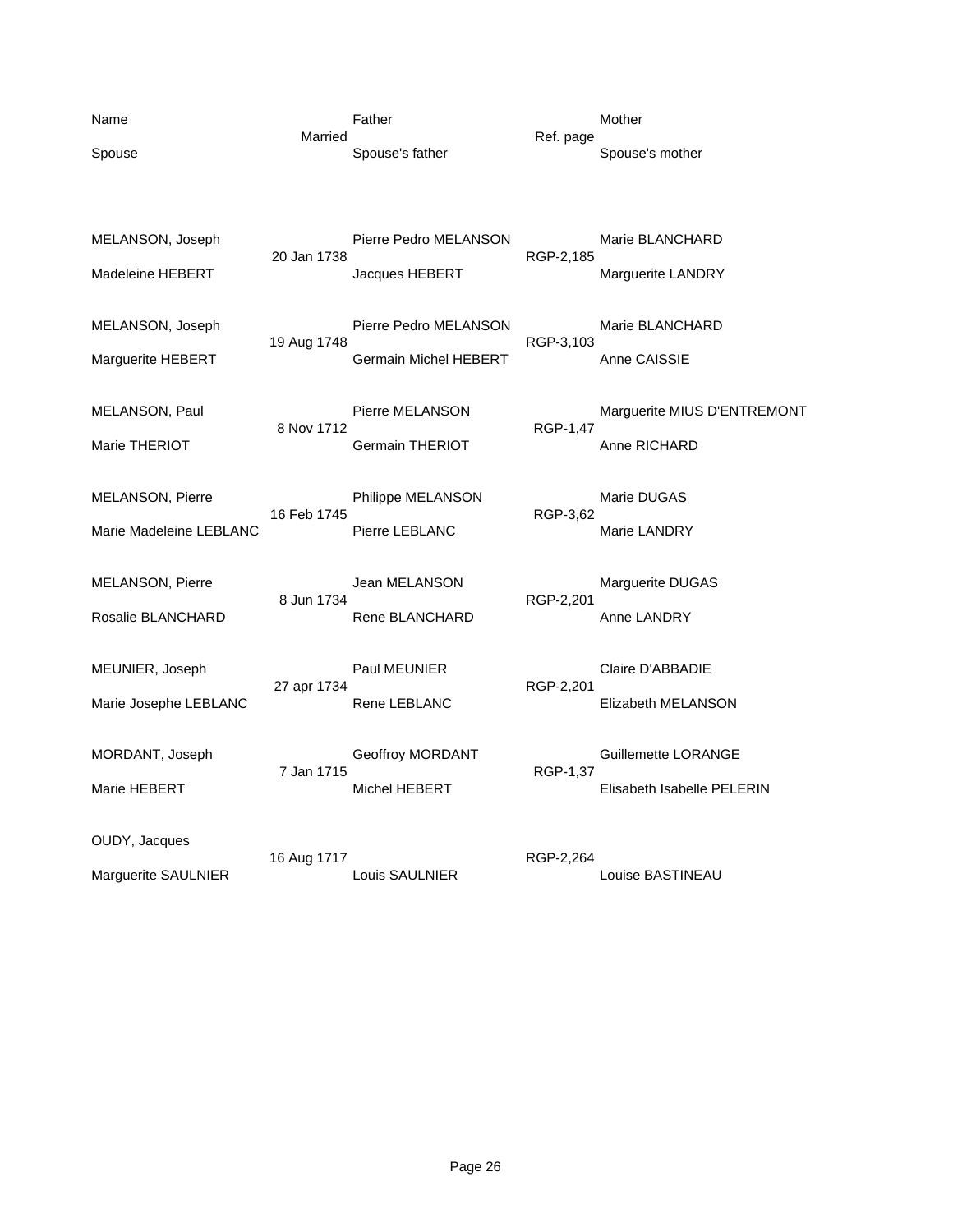| Name                          |             | Father                   |           | Mother                   |
|-------------------------------|-------------|--------------------------|-----------|--------------------------|
| Spouse                        | Married     | Spouse's father          | Ref. page | Spouse's mother          |
| PICHOT, Jean-Francois         | 4 Mar 1715  | Abraham PICHOT           |           | Madeleine AUBERT         |
| Marguerite MELANSON           |             | Pierre Pedro MELANSON    | RGP-1,29  | Marie BLANCHARD          |
| PINET, Antoine                |             | Philippe PINET           |           | <b>Catherine HEBERT</b>  |
| Marguerite BELLEMERE CELESTIN | 16 Apr 1709 | Andre BELLEMERE CELESTIN | RGP-1,60  | Perrine BASILE           |
| PINET, Noel                   |             | Philippe PINET           |           | <b>Catherine HEBERT</b>  |
| Rose HENRY                    | 1 Sep 1710  | <b>Robert HENRY</b>      | RGP-1,57  | Marie Madeleine GODIN    |
| POIRIER, Michel               |             | Pierre PORIER            |           | Agnes CORMIER            |
| Marie-Madeleine LEBLANC       | 3 Oct 1735  | Rene LEBLANC             | RGP-2,192 | Jeanne LANDRY            |
| POUPART, Michel               |             | Michel POUPART           |           | Francoise ----           |
| Cecile RIVET                  | 19 Feb 1726 | <b>Etienne RIVET</b>     | RGP-2,242 | Cecile JOSEPH LEJEUNE    |
| PREJEAN, Charles              |             | Jean PREJEAN             |           | Andree SAVOIE            |
| Francoise BOUDROT             | 18 Aug 1732 | Michel BOUDROT           | RGP-2,210 | Cecile LEBLANC           |
| RACOIS, Etienne               |             |                          |           |                          |
| Cecile LANDRY                 | 12 Aug 1725 | <b>Rene LANDRY</b>       | RGP-2,251 | Marie BERNARD            |
| RAYMOND, Francois             |             | Francois RAYMOND         |           | Anne COMEAU              |
| Cecile LANDRY                 | 22 Apr 1748 | <b>Rene LANDRY</b>       | RGP-3,97  | Marie Madeleine MELANSON |
| RENAUD, Louis dit PROVENCAL   |             | Antoine (ARNEAU) RENAUD  |           | Marie ---ISOM            |
| Marie Madeleine LAPIERRE      | 10 Oct 1718 | <b>Francois LAPIERRE</b> | RGP-2,259 | Jeanne RIMBAULT          |
| RICHARD, Charles              |             | Pierre RICHARD           |           | Marguerite LANDRY        |
| Catherine Josephe GAUTROT     | 18 Aug 1734 | Claude GAUTROT           | RGP-2,196 | Marie THERIOT            |
| RICHARD, Claude               |             | Rene RICHARD             |           | Marie Josephe BABIN      |
| Cecile MELANSON               | 21 Nov 1740 | Jean MELANSON            | RGP-3,12  | Marguerite DUGAS         |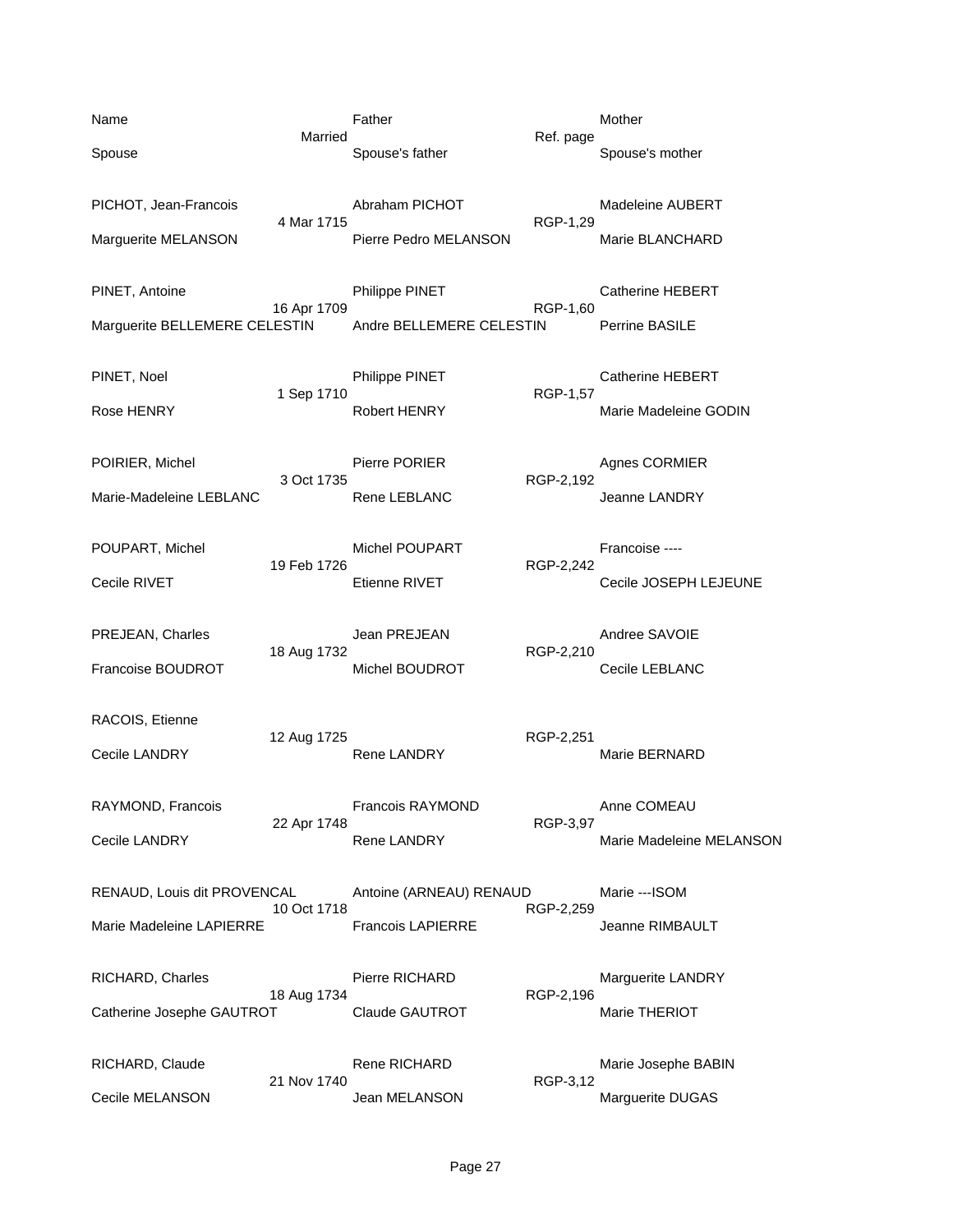Name **Name Father** Mother Mother Mother Married **Married** Ref. page

Spouse Spouse's father Spouse's mother Spouse's mother Spouse's mother

RICHARD, Jacques Pierre RICHARD Marguerite LANDRY 26 Jun 1730 RGP-2,222 Anne LEBLANC **Charles LEBLANC** Marie GAUTROT

RICHARD, Jacques Pierre RICHARD Marguerite LANDRY<br>17 Jan 1735 RGP-2,193 17 Jan 1735<br>Pierre GRANGER Anne GRANGER **Pierre GRANGER** Isabelle GUILBEAU

RICHARD, Jean Pierre RICHARD Marguerite LANDRY<br>15 Jan 1714 RGP-1.43 15 Jan 1714 Jeanne Anne DUGAS Abraham DUGAS Jeanne GUILBEAU

RICHARD, Joseph Michel RICHARD Agnes BOURGEOIS 6 Aug 1733 RGP-2,204

RICHARD, Joseph Pierre RICHARD Marguerite LANDRY 21 Feb 1735 RGP-2,193 Marguerite-Charlotte LEBLANC Charles LEBLANC Marie GAUTROT

RICHARD, Joseph **Richard Rene RICHARD** Marie Josephe BABIN 27 Feb 1745 RGP-3,62 Blanche LEBLANC Claude LEBLANC Jeanne Anne DUGAS

RICHARD, Pierre **Rene RICHARD** Marie Josephe BABIN 21 Nov 1735 RGP-2,190 Marguerite GRANGER **Pierre GRANGER** Pierre GRANGER Isabelle GUILBEAU

29 Jul 1726 RGP-2,236

Marie LEBLANC **Antoine LEBLANC** Anne LANDRY

RICHARD, Pierre **Pierre RICHARD** Marguerite LANDRY Cecile GRANGER Pierre GRANGER Isabelle GUILBEAU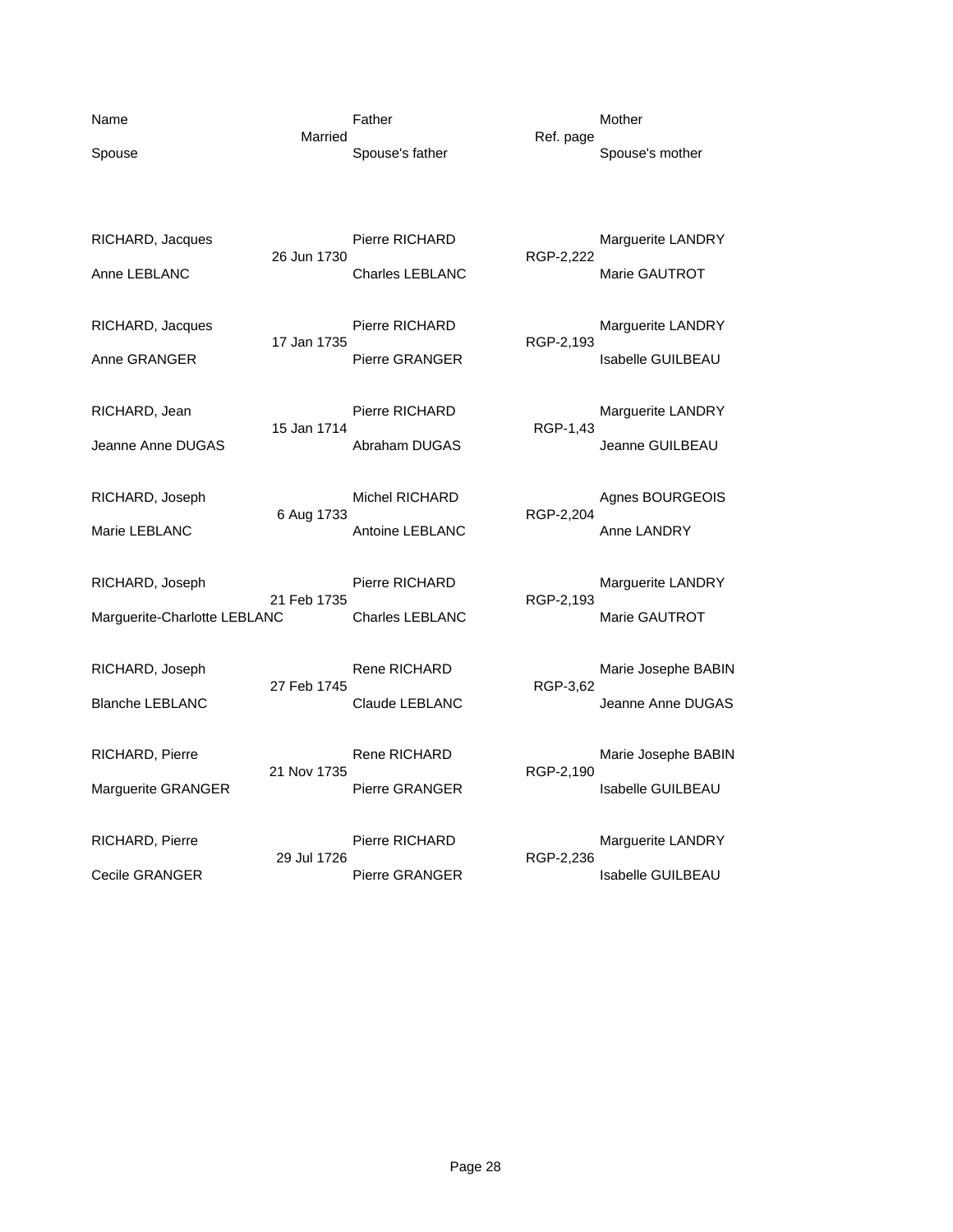ST-GERMAIN, Robert (Antoine) Jean Baptiste ST-GE RMAIN Marie Madeleine JUNEAU 23 Jul 1738 RGP-2,182 Cecile HEBERT Michel HEBERT Elisabeth Isabelle PELERIN

10 Oct 1740

22 Oct 1714

Name **Name Father** Mother Mother Mother Married Ref. page Spouse Spouse's father Spouse's mother Spouse's mother Spouse's mother

ROBICHAUD, Francois **Prudent ROBICHAUD** Henriette PETITPAS 20 Jun 1746 RGP-3,76 Osithe LEBLANC Claude LEBLANC Jeanne Anne DUGAS

ROBICHAUD, Joseph Charles ROBICHAUD Marie THIBODEAU 24 May 1725 RGP-2,251 Madeleine DUPUIS **Martin DUPUIS** Martin DUPUIS Martin DUPUIS

ROBICHEAU, Joseph Charles ROBICHAUD Marie BOURG 30 Apr 1726 RGP-2,240 Claire LEBLANC **Andre LEBLANC** Andre LEBLANC Marie DUGAS

ROY, Jean **Marie AUBOIS** Jean ROY **Marie AUBOIS** 3 Oct 1712 RGP-1,48 Jeanne LEJEUNE Pierre LEJEUNE Marie THIBODEAU

ROY, Philippe **Case Internal Seart Contract Contract Contract Contract Contract Contract Contract Contract Contract Contract Contract Contract Contract Contract Contract Contract Contract Contract Contract Contract Contrac** 16 Aug 1718 RGP-2,260 Cecile MAZEROLE Louis MAZEROLLE Genevieve FOREST

SAULNIER, Pierre Marcel SAULNIER Elisabeth BREAU<br>10 Oct 1740 RGP-3,9 Marie VINCENT **Michel VINCENT** Michel VINCENT Anne-Marie DOIRON

SAULNIER, Pierre **Rene SAULNIER Marie Josephe TRAHAN** 11 May 1739 RGP-2,281 Marie BOUDROT **Subsetime SOUDROT** Joseph BOUDROT **Francoise COMEAU** 

SAULNIER, Rene Louis SAULNIER<br>22 Oct 1714 RGP-1,41 Marie Josephe TRAHAN Jean Charles TRAHAN Marie BOUDROT

SAUVAGE, Thomas SAUVAGE Elisabeth RECIE 13 Sep 1717 RGP-2,264 Anne LAPIERRE Francois LAPIERRE Jeanne RIMBAULT

SEMER, Jean Marguerite HERON Jean SEMER Marguerite HERON 22 Nov 1717 RGP-2,262 Marguerite VINCENT Michel VINCENT Michel VINCENT Marie Josephe RICHARD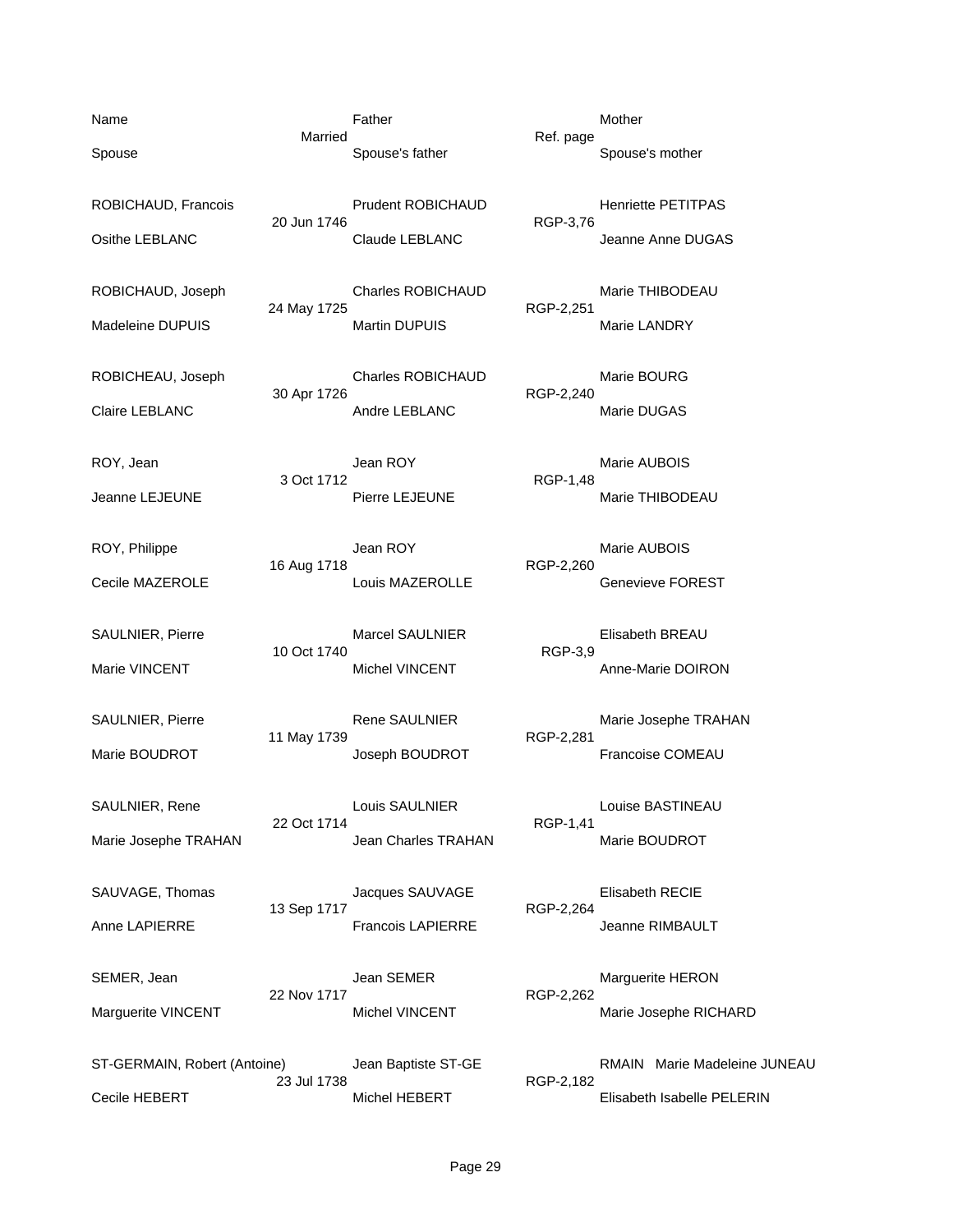| Name<br>Spouse                               | Married     | Father<br>Spouse's father                       | Ref. page | Mother<br>Spouse's mother                     |
|----------------------------------------------|-------------|-------------------------------------------------|-----------|-----------------------------------------------|
| SURETTE, Joseph<br>Marguerite THERIOT        | 17 Oct 1730 | Pierre SURETTE<br><b>Claude THERIOT</b>         | RGP-2,219 | Jeanne PELLERIN<br>Marguerite CORMIER         |
| <b>SURETTE, Pierre</b><br>Catherine BREAU    | 30 Sep 1732 | <b>Pierre SURETTE</b><br>Pierre BREAU           | RGP-2,209 | <b>Jeanne PELLERIN</b><br>Anne LEBLANC        |
| THEBEAU, Jacques<br>Anne MELANSON            | 4 Aug 1733  | Pierre THEBEAU<br>Paul MELANSON                 | RGP-2,205 | Jeanne COMEAU<br>Marie THERIOT                |
| THERIOT, Charles<br>Angelique DOIRON         | 3 Oct 1718  | <b>Germain THERIOT</b><br><b>Charles DOIRON</b> | RGP-2,260 | Anne PELLERIN<br><b>Francoise GAUDET</b>      |
| THERIOT, Charles<br><b>Francoise LANDRY</b>  | 24 Nov 1727 | Jean THERIOT<br><b>Antoine LANDRY</b>           | RGP-2,231 | <b>Jeanne LANDRY</b><br>Marie Blanche LEBLANC |
| THERIOT, Germain<br>Marguerite BOUDROT       | 16 Nov 1734 | <b>Germain THERIOT</b><br>Claude BOUDROT        | RGP-2,195 | Anne RICHARD<br><b>Catherine HEBERT</b>       |
| THERIOT, Jacques<br>Marie Marguerite LEBLANC | 2 Oct 1713  | Germain THERIOT<br><b>Rene LEBLANC</b>          | RGP-1,45  | Anne RICHARD<br>Anne BOURGEOIS                |
| THERIOT, Joseph<br><b>Francoise MELANSON</b> | 14 Oct 1725 | Pierre THERIOT<br>Pierre Pedro MELANSON         | RGP-2,250 | Marie BOURG<br>Marie BLANCHARD                |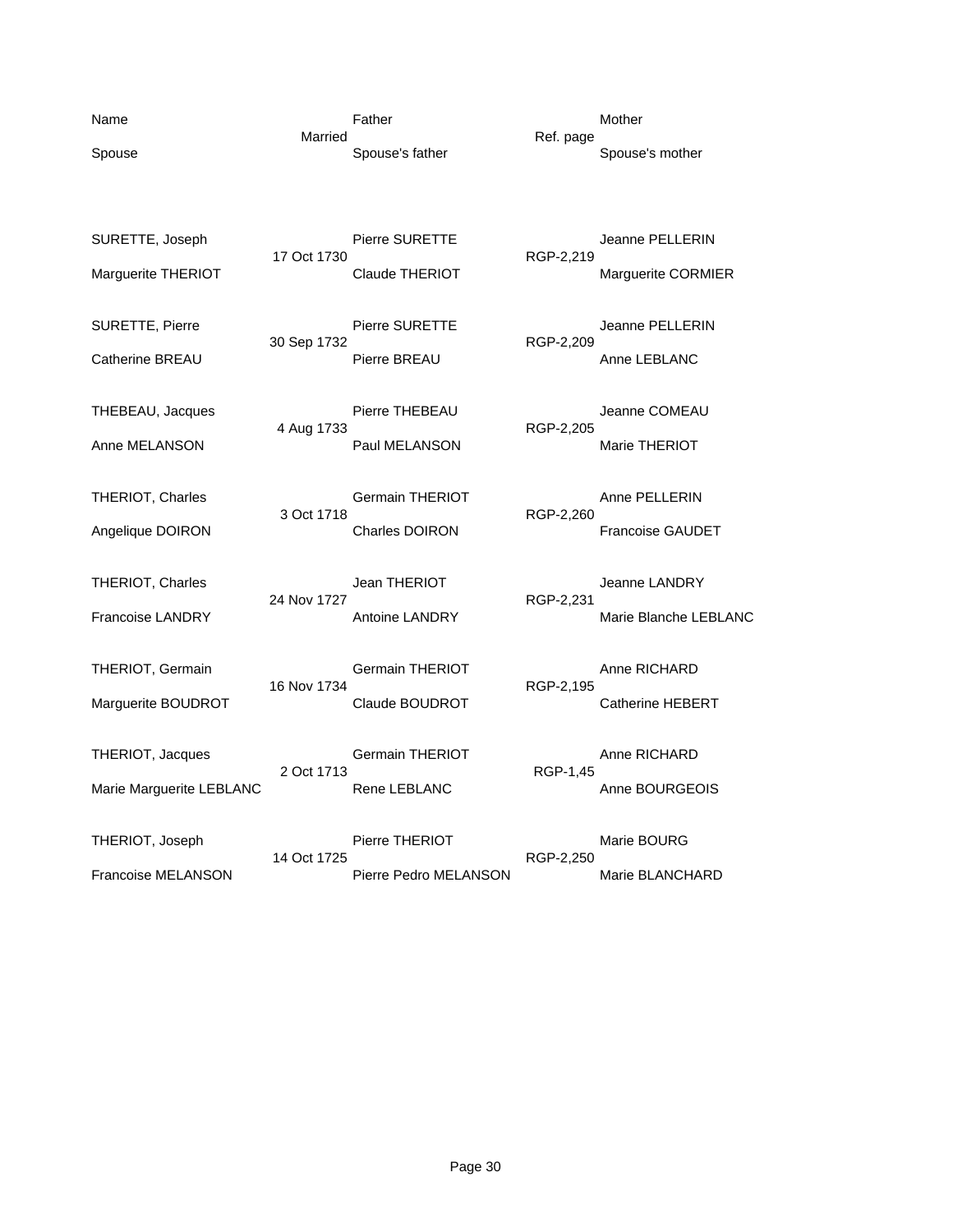Name **Name Father** Mother Mother Mother Married Ref. page Spouse Spouse's father Spouse's mother Spouse's mother Spouse's mother THERIOT, Rene **Marguerite MELANSON** Joseph THERIOT **Marguerite MELANSON** 23 Nov 1744 RGP-3,57 Anne LEBLANC **Rene LEBLANC** Marguerite THEBEAU THIBODEAU, Charles **1998** Jean THIBODEAU Marguerite HEBERT<br>21 Feb 1735 RGP-2.192 21 Feb 1735 Anne MELANSON **Philippe MELANSON** Marie DUGAS THIBODEAU, Germain Jean THIBODEAU Marguerite HEBERT 6 Aug 1742 RGP-3,30 Judith LEBLANC **CALLANC** Jacques LEBLANC **Catherine LANDRY** THIBODEAU, Jean Baptiste Jean THIBODEAU Marguerite HEBERT 14 Jan 1727 RGP-2,234 Marie LEBLANC Francois LEBLANC Jeanne HEBERT THIBODEAU, Michel **Michel THIBODEAU** Agnes DUGAS 18 Sep 1729 RGP-2,226 Anne Marie RICHARD **Alexandre RICHARD** Isabelle PETITPAS THIBODEAU, Olivier Jean THIBODEAU Marguerite HEBERT<br>23 Nov 1739 RGP-3,5 23 Nov 1739 Madeleine MELANSON **Madeleine MELANSON** Jean MELANSON Marguerite DUGAS THIBODEAU, Pierre **Pierre Pierre THIBODEAU** Anne BOURG<br>2 Oct 1719 RGP-2.254 Marie Josephe BOUDROT Charles BOUDROT Charles TO Marie CORPORON TILLARD, Francois Francois TILLARD Marguerite LEPRINCE 30 Jun 1732 RGP-2,211 Marie DENYS Cecile BERTEAU TOMPIQUE, Andre Thomas TOMPIQUE Marie OSTENDEAU 8 Jan 1744 RGP-3,48 Cecile DAIGRE **Bernard DAIGRE Bernard DAIGRE** Angelique RICHARD TOUSSAINT, Pierre **Carlie Constructs Cabriel TOUSSAINT** Marie TOURGY 16 Aug 1714 RGP-1,42 Marie RIVET THE RIVET Etienne RIVET The Cecile JOSEPH LEJEUNE TRAHAN, Alexandre **Alexandre TRAHAN** Marie PELLERIN 28 Nov 1714 RGP-1,38 Marguerite LEJEUNE Pierre LEJEUNE PHOTOS Marie THIBODEAU

RGP-2,254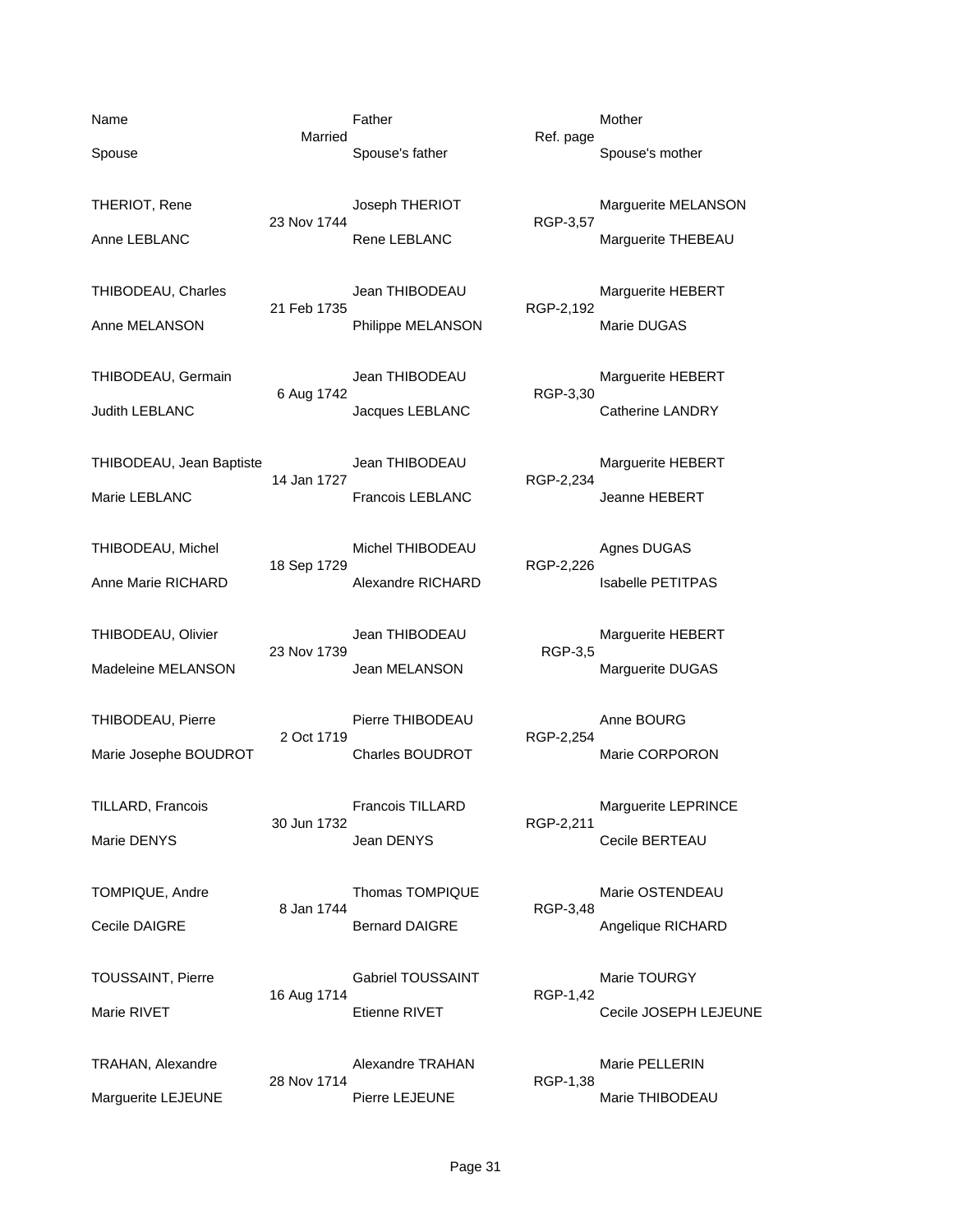| Name                             | Married     | Father                      |           | Mother                      |
|----------------------------------|-------------|-----------------------------|-----------|-----------------------------|
| Spouse                           |             | Spouse's father             | Ref. page | Spouse's mother             |
|                                  |             |                             |           |                             |
|                                  |             |                             |           |                             |
| TRAHAN, Charles                  | 8 Oct 1725  | Guillaume TRAHAN            | RGP-2,250 | Jacqueline Jacquette BENOIT |
| Anne Marie HEBERT                |             | Etienne HEBERT              |           | Jeanne COMEAU               |
|                                  |             |                             |           |                             |
| TRAHAN, Claude                   | 18 Jul 1746 | <b>Alexandre TRAHAN</b>     | RGP-3,76  | Marguerite LEJEUNE          |
| Anne LEBLANC                     |             | <b>Claude Andre LEBLANC</b> |           | Madeleine BOUDROT           |
| TRAHAN, Joseph                   |             | Jean Charles TRAHAN         |           | Marie BOUDROT               |
|                                  | 12 Nov 1725 |                             | RGP-2,245 |                             |
| Elisabeth THERIOT                |             | Jean THERIOT                |           | Jeanne LANDRY               |
| TRAHAN, Joseph                   |             | <b>Alexandre TRAHAN</b>     |           | Marie PELLERIN              |
| Anne THERIOT                     | 24 Oct 1735 | <b>Claude THERIOT</b>       | RGP-2,191 | Marguerite CORMIER          |
|                                  |             |                             |           |                             |
| TRAHAN, Joseph                   | 5 Nov 1731  | Guillaume TRAHAN            | RGP-2,214 | Jacqueline Jacquette BENOIT |
| Marie BLANCHARD                  |             | Rene BLANCHARD              |           | Anne LANDRY                 |
|                                  |             |                             |           |                             |
| TRAHAN, Pierre                   | 17 Oct 1729 | <b>Jean Charles TRAHAN</b>  | RGP-2,224 | Marie BOUDROT               |
| Jeanne DAIGRE                    |             | <b>Olivier DAIGRE</b>       |           | Jeanne BLANCHARD            |
|                                  |             |                             |           |                             |
| TRAHAN, Pierre                   | Nov 1745    | Pierre TRAHAN               | RGP-3,70  | Madeleine COMEAU            |
| Marguerite LEBLANC               |             | Jean LEBLANC                |           | Jeanne BOURGEOIS            |
| TRAHAN, Rene                     |             | <b>Jean Charles TRAHAN</b>  |           | Marie BOUDROT               |
|                                  | 8 Nov 1717  |                             | RGP-2,263 |                             |
| <b>Isabelle Elisabeth DAROIS</b> |             | Jerome DAROIS               |           | Marie GAREAU                |